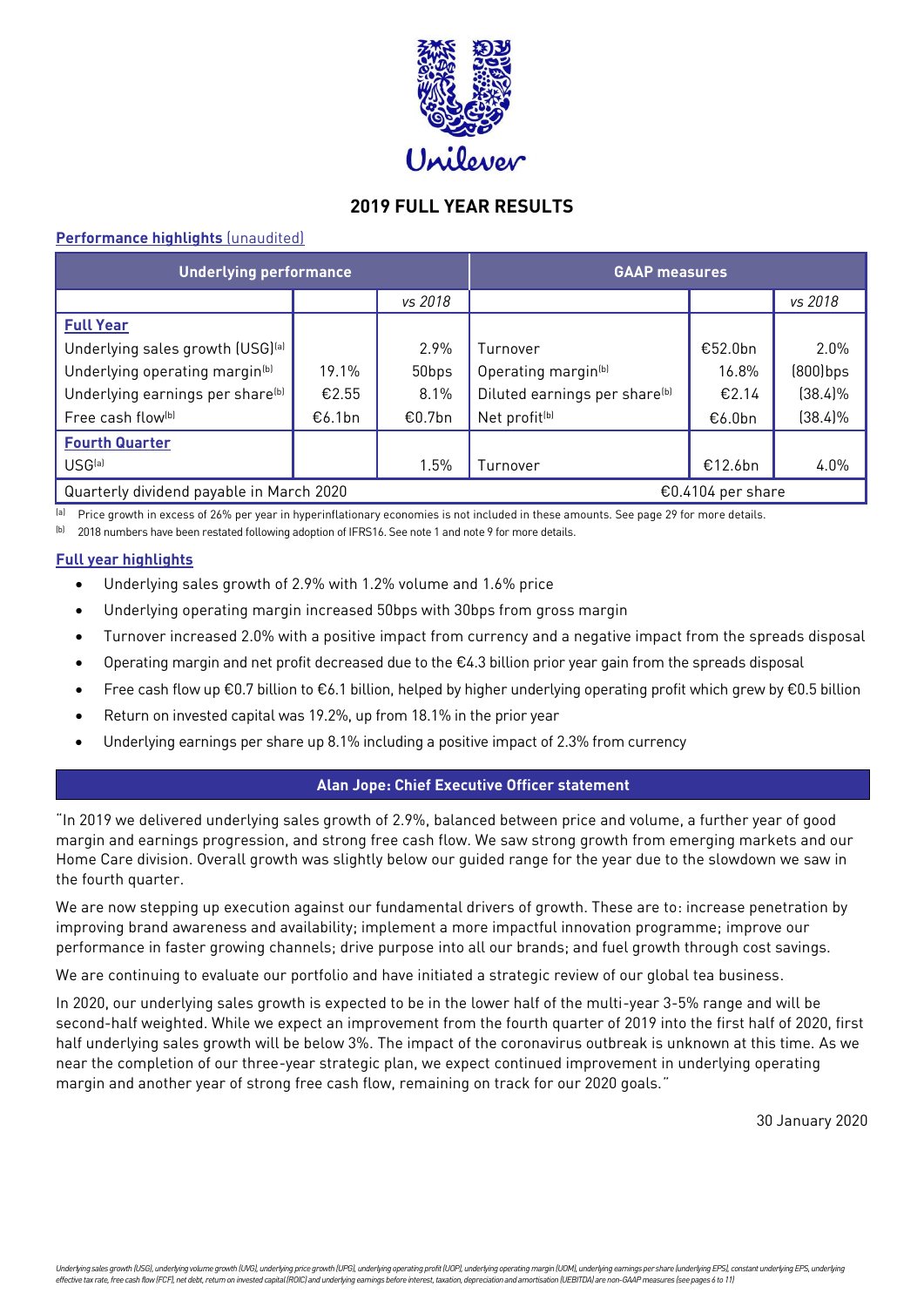# **FULL YEAR OPERATIONAL REVIEW: DIVISIONS**

|                        | Fourth Quarter 2019 |        |            |            |          |                  | Full Year 2019 |        |                                                |
|------------------------|---------------------|--------|------------|------------|----------|------------------|----------------|--------|------------------------------------------------|
| (unaudited)            | Turnover            | $USG*$ | <b>UVG</b> | $UPG*$     | Turnover | USG <sup>*</sup> | <b>UVG</b>     | $UPG*$ | Change in<br>underlying<br>operating<br>margin |
|                        | €bn                 | $\%$   | $\%$       | $\%$       | €bn      | $\%$             | $\%$           | $\%$   | bps                                            |
| Unilever               | 12.6                | 1.5    | 1.1        | 0.4        | 52.0     | 2.9              | 1.2            | 1.6    | 50                                             |
| Beauty & Personal Care | 5.6                 | 0.5    | 1.3        | (0.8)      | 21.9     | 2.6              | 1.7            | 0.9    | 70                                             |
| Home Care              | 2.7                 | 3.7    | 3.0        | 0.7        | 10.8     | 6.1              | 2.9            | 3.1    | 150                                            |
| Foods & Refreshment    | 4.3                 | 1.4    | (0.5)      | <u>i.9</u> | 19.3     | 1.5              | [0.2]          | 1.7    | (20)                                           |

**\***Wherever referenced in this announcement, USG and UPG do not include price growth in excess of 26% per year in hyperinflationary economies. See pages 6 and 29.

**Our markets:** There has been a significant slowdown during 2019 in South Asia and we have seen some market softening in China. While parts of Latin America have been volatile, we have seen signs of improvement in Brazil. South East Asian markets maintained good growth while developed markets, in particular Europe, remained challenging.

**Unilever overall performance:** Underlying sales grew 2.9% with 1.2% from volume and 1.6% from price. Growth was led by a strong performance in Home Care. Emerging markets grew 5.3%, driven by performance in Asia/AMET/RUB, despite a slow end to the year in West Africa, South Asia and the Middle East. Latin America returned to growth while Africa declined. Developed markets declined with Europe lapping a very strong ice cream season from the previous year. In the fourth quarter, price growth decelerated, driven by price reductions in India, significantly lower inflation in Turkey and increased promotional spend in Europe.

Turnover increased by 2.0% which included a positive 1.5% impact of currency related items and a negative net acquisitions and disposals impact of 2.3%, mainly driven by the disposal of spreads.

Underlying operating margin improved by 50bps to 19.1%. The improvement was driven by 30bps of gross margin, a result of our 5S savings programme and positive mix while overheads contributed 20bps. We continued our zerobased-budgeting and change programmes, which are ensuring we transform our organisation to be future-fit. Brand and marketing investment as a percentage of turnover was flat and in constant currencies investment increased €70 million, excluding spreads, with increased spend in the second half. Constant underlying earnings per share increased 5.8% and underlying earnings per share increased 8.1%, including a positive impact of 2.3% from currencies. We delivered free cash flow of €6.1 billion and improved our cash conversion.

# **Beauty & Personal Care**

Beauty & Personal Care underlying sales grew 2.6%, with 1.7% from volume and 0.9% from price.

Deodorants delivered broad-based growth, supported by double digit growth from **Dove**. We saw good performance from our **Rexona** Clinical range, with patented anti-perspirant technology to better serve consumer needs, as well as **Dove's** zero aluminium range. Growth in skin cleansing was held back by price reductions as a result of lower commodity costs. **Dove's** growth was supported by microbiome-friendly innovations. Growth was weak in hair care with high competitive intensity in the growth hotspot of the US. In China there was continued pressure from local players. In skin care, **Pond's** and **Vaseline** continued to perform well, with on-trend innovations such as **Pond's** Glow Up cream. We expanded into white space markets with our **Simple** brand, which is now in 30 markets, including Turkey and the Gulf region. Oral care grew slightly and natural variants such as charcoal, aloe and clove drove growth in **Smile**. Prestige brands continued to deliver double digit growth, with strong performances from brands such as **Dermalogica, Hourglass** and **Living Proof**. We added to our prestige portfolio by acquiring **Garancia**, a French dermacosmetic brand, and **Tatcha**, a modern skincare brand rooted in classical Kyoto rituals.

Underlying operating margin increased by 70bps reflecting lower overheads and brand and marketing efficiencies as a result of our zero-based-budgeting programme.

# **Home Care**

Home Care underlying sales again grew strongly delivering 6.1%, with 2.9% from volume and 3.1% from price.

Home and hygiene performed well, benefiting from our cleaner choices products such as **Cif** surface sprays with natural cleaning ingredients. Hand dish wash saw continued growth momentum, with good performance from **Sunlight** with recycled packaging, as well as white space launches in Brazil under **Brilhante** and in China under **Omo**. Format premiumisation, in particular liquids and capsules, continues to be a growth driver in fabric solutions. Laundry brand **Seventh Generation**, based on renewable plant-based ingredients, grew strongly. In fabric sensations, performance was supported by ongoing market development driven growth in India, where we also launched premium detergent brand **Love & Care**. In China we successfully launched **Love Home & Planet**.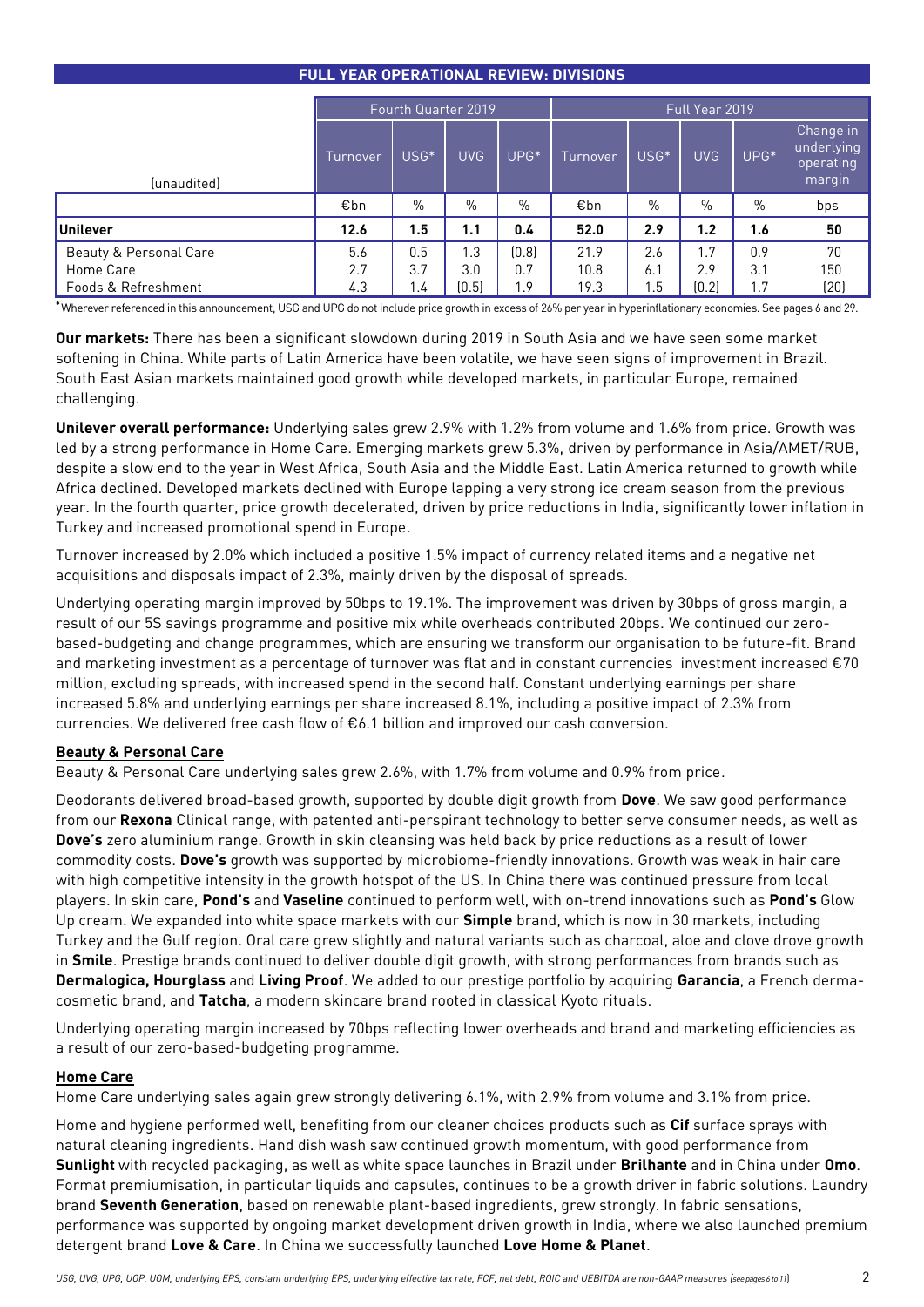Underlying operating margin increased by 150bps driven by gross margin improvements together with lower overheads.

# **Foods & Refreshment**

Foods and Refreshment underlying sales grew 1.5%, with volumes down 0.2% and pricing of 1.7%.

Ice cream grew, however volumes declined due to a strong comparator from a particularly good European summer in the prior year. Growth was supported by plant based and 'better for you' offerings, including **Magnum** vegan and **Ben & Jerry's** lighter Moophoria variants. Tea saw price-led growth, however volumes declined due to subdued consumer demand for black tea in developed markets. We continued to focus on the growing segments of premium black tea, black tea in emerging markets and fruit and herbal variants, with our premium herbal brand **Pukka** performing well. In dressings, **Hellmann's** grew, with the US business returning to growth in the second half of the year. The **Hellmann's** vegan mayonnaise variant is now on shelves in over 20 countries while **Sir Kensington's** premium ranges of mayonnaise and salad dressings have now more than doubled in size since the acquisition. Price-led growth in savoury was supported by **Knorr's** portfolio in scratch cooking and the launch of snacking ranges which address the convenience trend. **Knorr** launched the "Future 50 Foods" report in partnership with the WWF, highlighting the next generation of plant-based foods that can boost nutritional value whilst reducing environmental impact. Newlyacquired brand **The Vegetarian Butcher** entered a partnership with Burger King® to offer the Rebel Whopper® across 25 countries in Europe.

Underlying operating margin decreased by 20bps driven by a reduction in gross margin.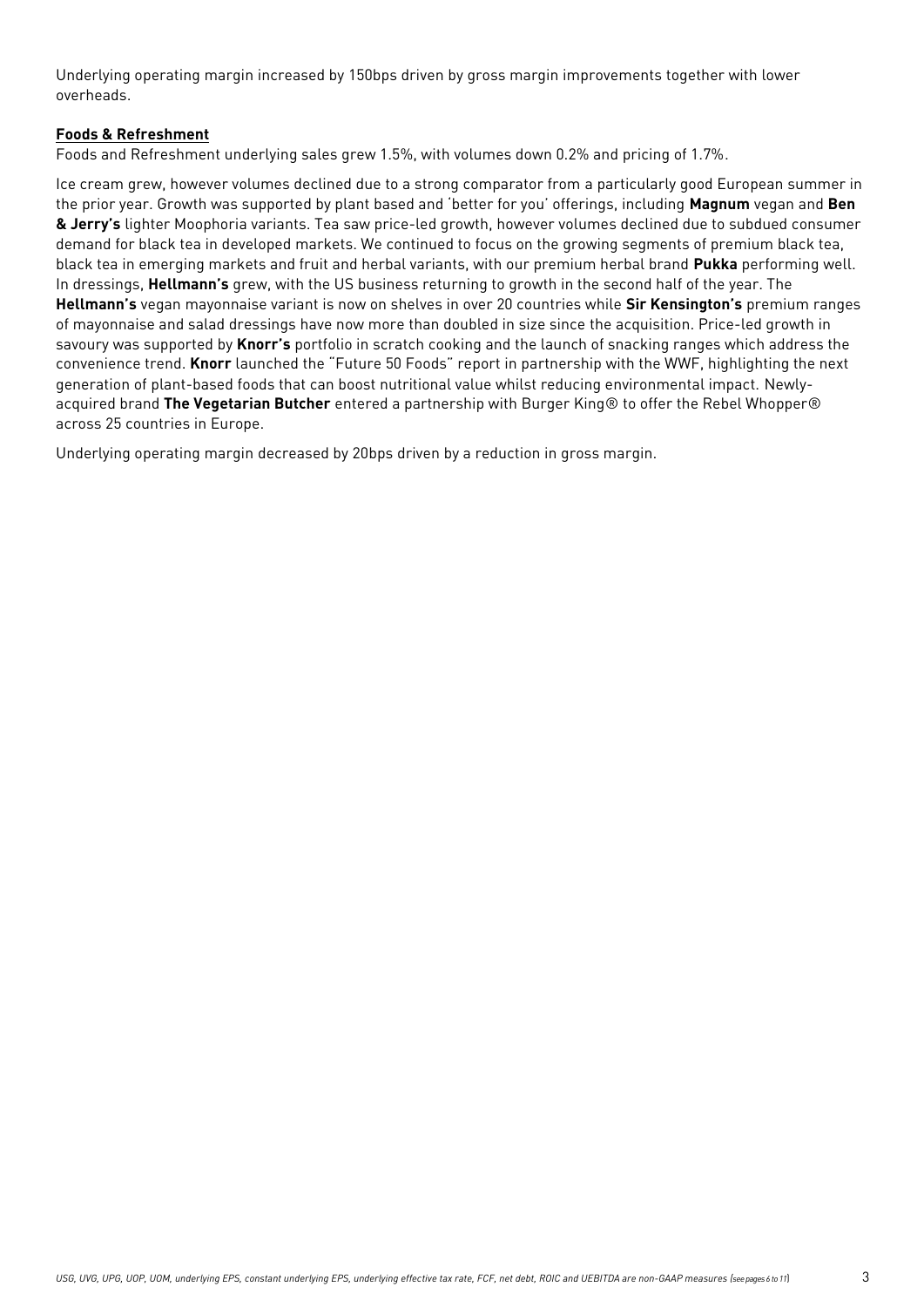|                 | Fourth Quarter 2019 |                  |            |                  |          |                  | Full Year 2019 |                  |                                                |
|-----------------|---------------------|------------------|------------|------------------|----------|------------------|----------------|------------------|------------------------------------------------|
| (unaudited)     | Turnover            | USG <sup>*</sup> | <b>UVG</b> | UPG <sup>*</sup> | Turnover | USG <sup>*</sup> | <b>UVG</b>     | UPG <sup>*</sup> | Change in<br>underlying<br>operating<br>margin |
|                 | €bn                 | $\%$             | $\%$       | $\%$             | €bn      | $\%$             | $\%$           | $\%$             | bps                                            |
| <b>Unilever</b> | 12.6                | 1.5              | 1.1        | 0.4              | 52.0     | 2.9              | 1.2            | 1.6              | 50                                             |
| Asia/AMET/RUB   | 5.8                 | 2.1              | i.9        | 0.2              | 24.1     | 5.0              | 2.7            | 2.3              | 90                                             |
| The Americas    | 4.2                 | 2.0              | [0.4]      | 2.5              | 16.5     | 2.4              | (0.2)          | 2.6              | 170                                            |
| Europe          | 2.6                 | (0.8)            | . . 5      | (2.3)            | 11.4     | (0.6)            | 0.3            | (0.9)            | (170)                                          |

|                   |          | Fourth Quarter 2019 |            |       |          | Full Year 2019   |                          |        |
|-------------------|----------|---------------------|------------|-------|----------|------------------|--------------------------|--------|
| (unaudited)       | Turnover | USG*                | <b>UVG</b> | UPG*  | Turnover | USG <sup>*</sup> | <b>UVG</b>               | $UPG*$ |
|                   | €bn      | $\%$                | $\%$       | $\%$  | €bn      | $\%$             | $\%$                     | $\%$   |
| Emerging markets  | 7.5      | 2.8                 | 1.5        | 1.3   | 31.0     | 5.3              | 2.2                      | 3.1    |
| Developed markets | 5.1      | [0.6]               | 0.4        | (1.0) | 21.0     | (0.5)            | [0.1]                    | (0.4)  |
| North America     | 2.4      | 0.6                 | [0.2]      | 0.8   | 9.4      | 0.3              | [0.4]                    | 0.7    |
| Latin America     | 1.8      | 3.8                 | (0.8)      | 4.6   | 7.1      | 5.1              | $\overline{\phantom{0}}$ | 5.1    |

**\***Wherever referenced in this announcement, USG and UPG do not include price growth in excess of 26% per year in hyperinflationary economies. See pages 6 and 29.

# **Asia/AMET/RUB**

Underlying sales grew 5.0% with 2.7% from volume and 2.3% from price. Turkey saw volume growth despite double digit price growth and India performed well in a slowing market. South East Asia grew well, driven by the Philippines, Indonesia and Vietnam. In North Asia, our Chinese business grew high single digits, benefiting from double digit growth in Home Care and successful innovations such as the extension of **Clear** Men into skin cleansing. Africa declined due to distributor stock resets in Ghana and Nigeria.

Underlying operating margin improved 90bps driven by an improvement in gross margin and further helped by efficiencies in brand and marketing investment.

## **The Americas**

Underling sales growth in Latin America was 5.1%, driven entirely by price, with strong price and some volume growth in our Brazilian business which grew well in a difficult but improving environment. Growth in Brazil was helped by innovations such as concentrated **Omo** Perfect Wash in Home Care and **Rexona** Clinical Protection in deodorants. In Argentina, although conditions remained hyperinflationary, the volume decline slowed through the year. Mexico grew across all divisions with good performance in Foods & Refreshment.

North America grew modestly with positive price growth while volumes declined. Continued momentum in deodorants, especially in **Dove**, was offset by competitive pressures in hair care where **Suave** and **TRESemmé** declined. In Home Care **Seventh Generation** performed well. Underlying sales in dressings were broadly flat, helped by a return to competitive growth in the second half.

Underlying operating margin improved by 170bps supported by a reduction in overheads together with an improvement in gross margin and efficiencies in brand and marketing investment.

## **Europe**

Underlying sales growth declined 0.6% with volume growth of 0.3% and price down 0.9%. Sales were impacted by decline in ice cream following two years of hot summers. Central and Eastern Europe as well as Italy grew across all divisions while France, Germany and the UK & Ireland declined in difficult and often deflationary retail environments.

Underlying operating margin reduced by 170bps driven by gross margin which was impacted by negative pricing.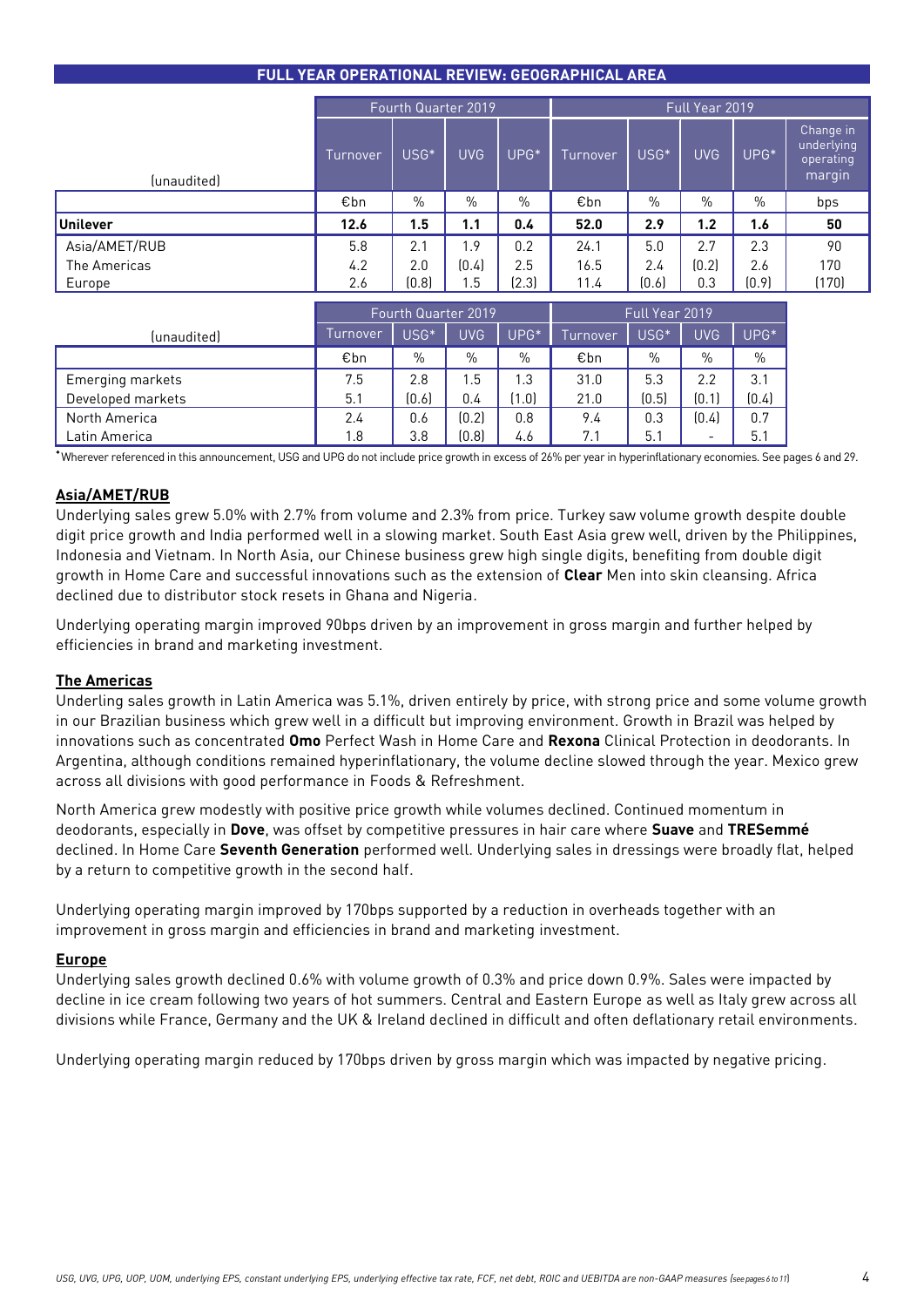## **Finance costs and tax**

Net finance costs increased by €19 million to €627 million in 2019. Cost of financing net borrowings was €14 million higher than 2018 driven by an increase in debt and longer term financing, which was partially offset by increased finance income due to cash held in higher interest countries. In addition, exchange rate losses on cash balances in Zimbabwe and interest on Brazil tax provisions were offset by a tax credit in Brazil. The pensions financing charge was €30 million, an increase of €5 million. The interest rate on average net debt decreased to 2.5% from 2.6% in the prior year.

The underlying effective tax rate was 25.5%, a small reduction versus 25.7% in the prior year. The effective tax rate was 27.9% in 2019 versus a prior year rate of 21.1% which included a significant benefit from the disposal of our spreads business.

# **Joint ventures, associates and other income from non-current investments**

Net profit from joint ventures and associates contributed €176 million compared with €185 million in 2018. The reduction was mainly due to the Portugal portion of the profit on disposal of our spreads business in the prior year. This was partially offset by a growth in profits from the Pepsi Lipton joint venture. Other income from non-current investments was zero compared to €22 million in the prior year, driven by fair value adjustments in Unilever Venture investments and a negative currency impact.

# **Earnings per share**

Underlying earnings per share increased by 8.1% to €2.55 after a positive currency impact of 2.3%. Constant underlying earnings per share increased by 5.8%, mainly driven by underlying sales growth and an improved underlying operating margin. There was a negative impact from the disposal of our spreads business of 2.8%, offset by a 2.6% benefit from our 2018 share buyback programme.

Diluted earnings per share were down 38.4% at €2.14. The prior year included a €4.3 billion gain on the disposal of the spreads business.

# **Free cash flow**

Free cash flow was €6.1 billion in 2019, up from €5.4 billion in the prior year. The increase was driven by higher underlying operating profit and a €0.8 billion improvement in changes in working capital, where the prior year was impacted by the disposal of our spreads business.

## **Net debt**

Closing net debt was €23.1 billion compared to €22.6 billion as at 31 December 2018 with a net increase related to acquisitions and disposals of €1.1 billion and negative currency impact of €0.8 billion, part offset by improved free cash flow. The net debt to underlying EBITDA ratio was 1.9x as at 31 December 2019 versus 2.0x in the prior year.

## **Pensions**

Pension liability net of assets reduced to €0.2 billion at year end from €0.9 billion as at 31 December 2018. The decrease was driven by good investment returns on pension assets which were partially offset by higher liabilities as discount rates decreased.

## **Return on invested capital**

Return on invested capital was 19.2%, up from 18.1% in the prior year. The increase was driven by higher underlying operating profit which more than offset the impact of higher goodwill and intangibles.

# **Finance and liquidity**

In 2019, we issued the following bonds:

- 4 June 2019: €650 million fixed rate notes at 1.5% due June 2039 and £500 million fixed rate notes at 1.5% due July 2026
- 3 September 2019: Dual-tranche \$1.35 billion bond, comprising of fixed rate notes of \$500 million at 2.6% due May 2024 with the same terms (other than the price to public and issue date) as the \$500 million 2.6% fixed rate notes issued in May 2017, and \$850 million at 2.125% due September 2029

In February 2019 \$750 million 4.8% bonds matured and were repaid. In March 2019, \$750 million 2.2% fixed rate notes matured and were repaid.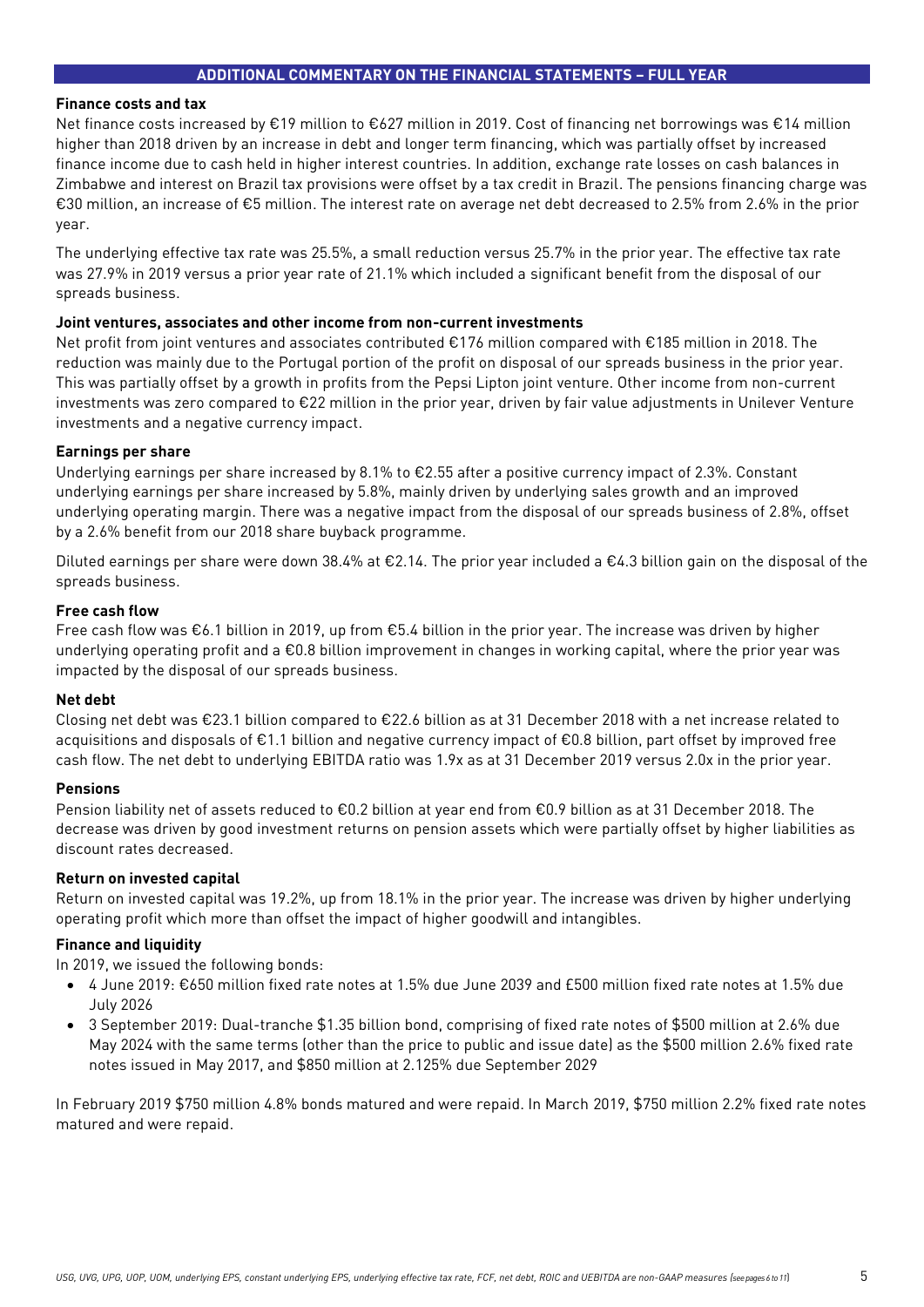# **COMPETITION INVESTIGATIONS**

As previously disclosed, along with other consumer products companies and retail customers, Unilever is involved in a number of ongoing investigations and cases by national competition authorities, including those within Italy, Greece and South Africa. These proceedings and investigations are at various stages and concern a variety of product markets. Where appropriate, provisions are made and contingent liabilities disclosed in relation to such matters.

Ongoing compliance with competition laws is of key importance to Unilever. It is Unilever's policy to co-operate fully with competition authorities whenever questions or issues arise. In addition the Group continues to reinforce and enhance its internal competition law training and compliance programme on an ongoing basis.

# **NON-GAAP MEASURES**

Certain discussions and analyses set out in this announcement include measures which are not defined by generally accepted accounting principles (GAAP) such as IFRS. We believe this information, along with comparable GAAP measurements, is useful to investors because it provides a basis for measuring our operating performance, ability to retire debt and invest in new business opportunities. Our management uses these financial measures, along with the most directly comparable GAAP financial measures, in evaluating our operating performance and value creation. Non-GAAP financial measures should not be considered in isolation from, or as a substitute for, financial information presented in compliance with GAAP. Wherever appropriate and practical, we provide reconciliations to relevant GAAP measures.

Unilever uses 'constant rate', and 'underlying' measures primarily for internal performance analysis and targeting purposes. We present certain items, percentages and movements, using constant exchange rates, which exclude the impact of fluctuations in foreign currency exchange rates. We calculate constant currency values by translating both the current and the prior period local currency amounts using the prior year average exchange rates into euro, except for the local currency of entities that operate in hyperinflationary economies. These currencies are translated into euros using the prior year closing exchange rate before the application of IAS 29. The table below shows exchange rate movements in our key markets.

|                              | Annual Average<br>rate in 2019 | Annual Average<br>rate in 2018 |
|------------------------------|--------------------------------|--------------------------------|
| Brazilian Real $(E1 = BRL)$  | 4.367                          | 4.282                          |
| Chinese Yuan $E1 = CNY$      | 7.725                          | 7.807                          |
| Indian Rupee $[£1 = INR]$    | 78.812                         | 80.730                         |
| Indonesia Rupiah $E1 = IDR$  | 15863                          | 16831                          |
| Philippine Peso $E1 = PHP$   | 58.112                         | 62.379                         |
| UK Pound Sterling $E1 = GBP$ | 0.880                          | 0.884                          |
| US Dollar $(E1 = US $)$      | 1.120                          | 1.185                          |

# **Underlying sales growth (USG)**

Underlying sales growth (USG) refers to the increase in turnover for the period, excluding any change in turnover resulting from acquisitions, disposals, changes in currency and price growth in excess of 26% in hyperinflationary economies. Inflation of 26% per year compounded over three years is one of the key indicators within IAS 29 to assess whether an economy is deemed to be hyperinflationary. We believe this measure provides valuable additional information on the underlying sales performance of the business and is a key measure used internally. The impact of acquisitions and disposals is excluded from USG for a period of 12 calendar months from the applicable closing date. Turnover from acquired brands that are launched in countries where they were not previously sold is included in USG as such turnover is more attributable to our existing sales and distribution network than the acquisition itself.

Previously, USG was calculated on a different basis. See page 29 for more details.

The reconciliation of changes in the GAAP measure turnover to USG is provided in notes 3 and 4.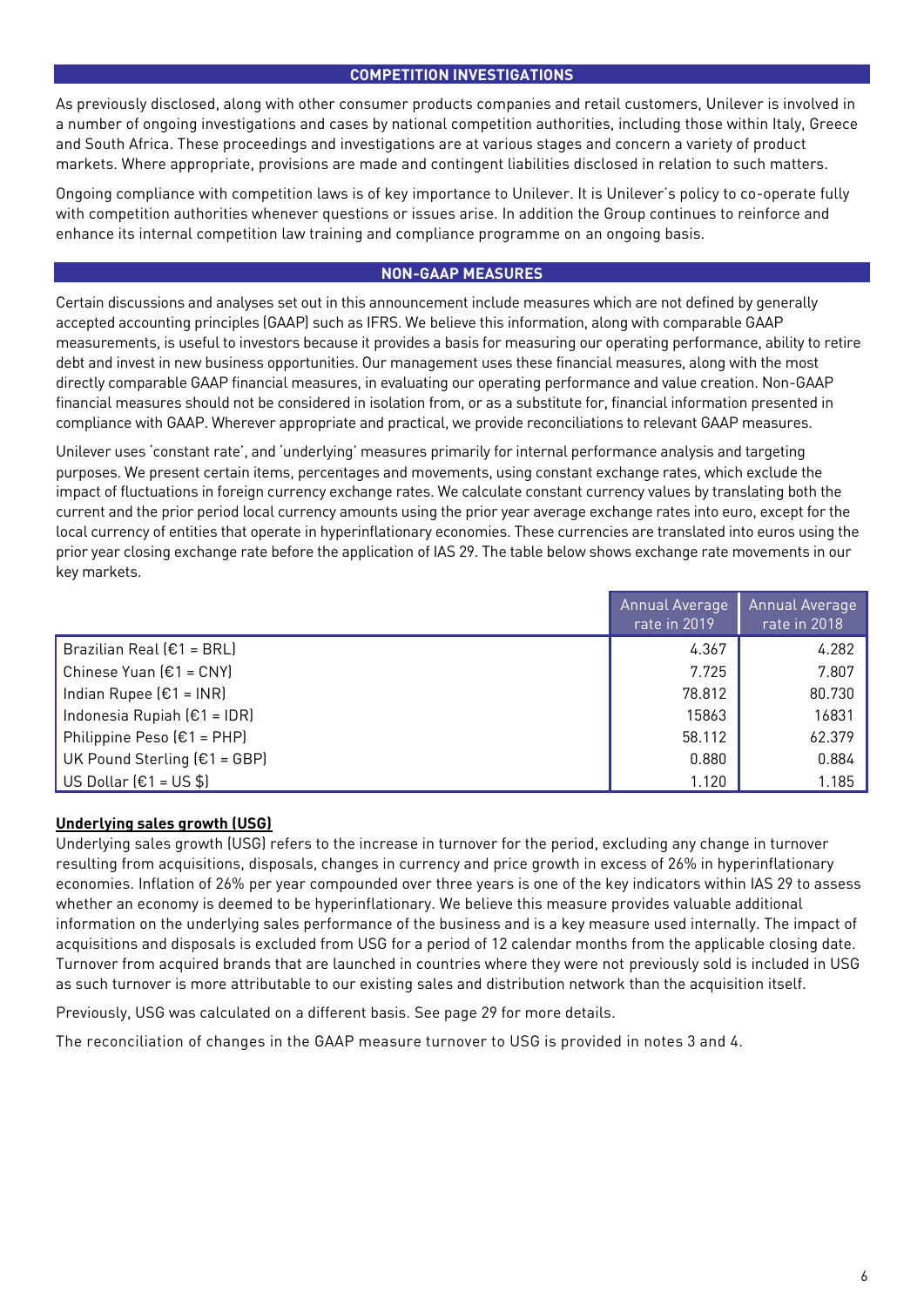# **Underlying price growth (UPG)**

Underlying price growth (UPG) is part of USG and means, for the applicable period, the increase in turnover attributable to changes in prices during the period. UPG therefore excludes the impact to USG due to (i) the volume of products sold; and (ii) the composition of products sold during the period. In determining changes in price we exclude the impact of price growth in excess of 26% per year in hyperinflationary economies as explained in USG above. The measures and the related turnover GAAP measure are set out in notes 3 and 4.

# **Underlying volume growth (UVG)**

Underlying volume growth (UVG) is part of USG and means, for the applicable period, the increase in turnover in such period calculated as the sum of (i) the increase in turnover attributable to the volume of products sold; and (ii) the increase in turnover attributable to the composition of products sold during such period. UVG therefore excludes any impact on USG due to changes in prices. The measures and the related turnover GAAP measure are set out in notes 3 and 4.

# **Non-underlying items**

Several non-GAAP measures are adjusted to exclude items defined as non-underlying due to their nature and/or frequency of occurrence.

- **Non-underlying items within operating profit** are: gains or losses on business disposals, acquisition and disposal related costs, restructuring costs, impairments and one-off items within operating profit.
- **Non-underlying items not in operating profit but within net profit** are: significant and unusual items in net finance cost, monetary gain/(loss) arising from hyperinflationary economies, share of profit/(loss) of joint ventures and associates and taxation.
- **Non-underlying items** are both non-underlying items within operating profit and those non-underlying items not in operating profit but within net profit.

# **Underlying operating profit (UOP) and underlying operating margin (UOM)**

Underlying operating profit and underlying operating margin mean operating profit and operating margin before the impact of non-underlying items within operating profit. Underlying operating profit represents our measure of segment profit or loss as it is the primary measure used for making decisions about allocating resources and assessing performance of the segments. The reconciliation of operating profit to underlying operating profit is as follows:

| $\epsilon$ million                                        | <b>Full Year</b> |                                 |
|-----------------------------------------------------------|------------------|---------------------------------|
| <i>(unaudited)</i>                                        | 2019             | 2018<br>Restated <sup>(a)</sup> |
| <b>Operating profit</b>                                   | 8,708            | 12,639                          |
| Non-underlying items within operating profit (see note 2) | 1,239            | (3, 176)                        |
| <b>Underlying operating profit</b>                        | 9,947            | 9,463                           |
| Turnover                                                  | 51,980           | 50,982                          |
| Operating margin (%)                                      | 16.8%            | 24.8%                           |
| Underlying operating margin (%)                           | 19.1%            | 18.6%                           |

(a) Restated following adoption of IFRS 16. See note 1 and note 9.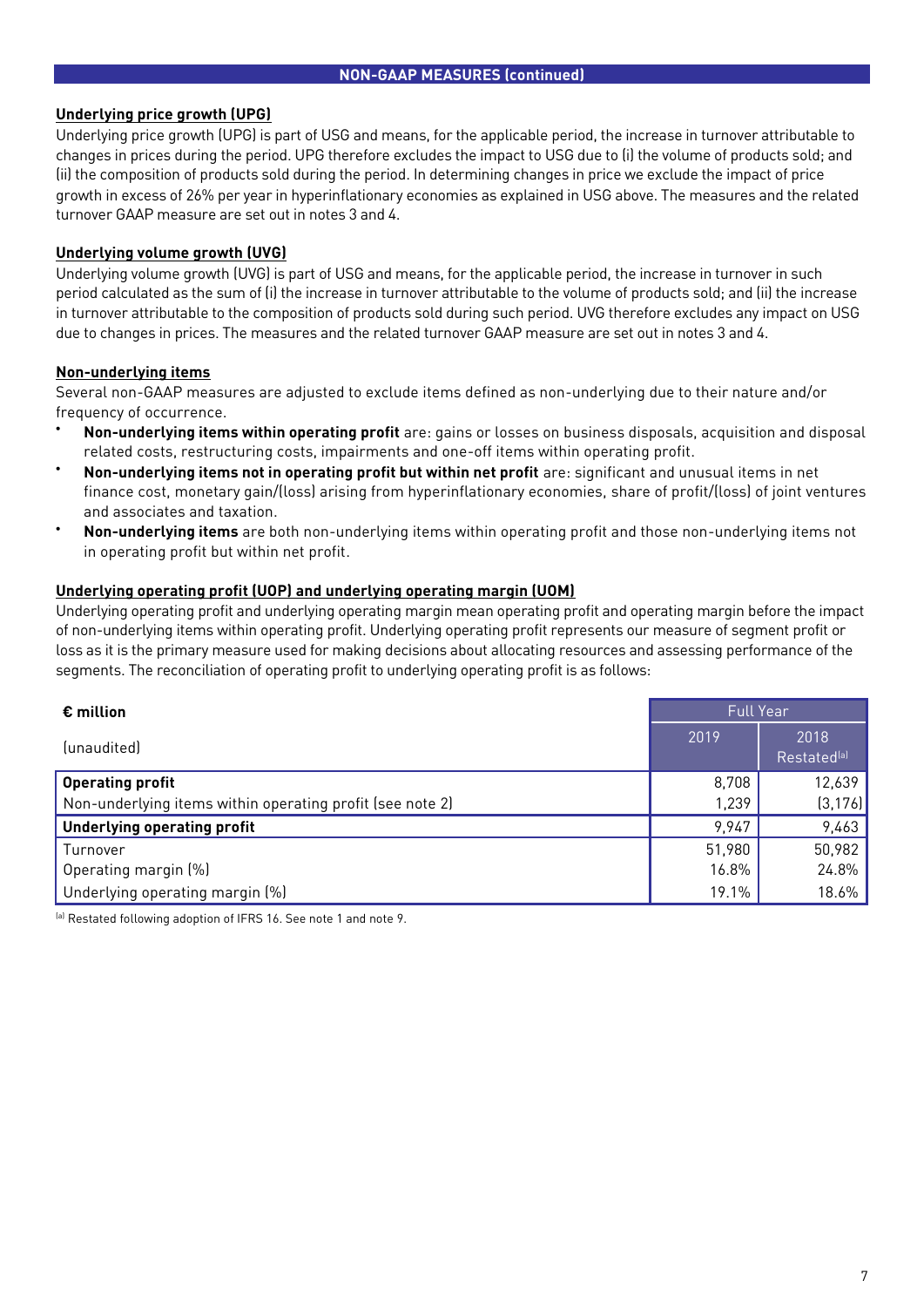# **NON-GAAP MEASURES (continued)**

# **Underlying earnings before interest, taxation, depreciation and amortisation (UEBITDA)**

Underlying earnings before interest, taxation, depreciation and amortisation means operating profit before the impact of depreciation, amortisation and non-underlying items within operating profit. We use UEBITDA in assessing our leverage level, which is expressed as net debt / UEBITDA. The reconciliation of operating profit to UEBITDA is as follows:

| $\epsilon$ million                                                        | <b>Full Year</b> |                                 |
|---------------------------------------------------------------------------|------------------|---------------------------------|
| (unaudited)                                                               | 2019             | 2018<br>Restated <sup>(a)</sup> |
| <b>Operating profit</b>                                                   | 8,708            | 12,639                          |
| Depreciation and amortisation                                             | 1,964            | 2,008                           |
| Non-underlying items within operating profit                              | 1,239            | (3, 176)                        |
| Underlying earnings before interest, taxes, depreciation and amortisation |                  |                                 |
| (UEBITDA)                                                                 | 11,911           | 11,471                          |

(a) Restated following adoption of IFRS 16. See note 1 and note 9.

# **Underlying effective tax rate**

The underlying effective tax rate is calculated by dividing taxation excluding the tax impact of non-underlying items by profit before tax excluding the impact of non-underlying items and share of net profit/(loss) of joint ventures and associates. This measure reflects the underlying tax rate in relation to profit before tax excluding non-underlying items before tax and share of net profit/(loss) of joint ventures and associates. Tax impact on non-underlying items within operating profit is the sum of the tax on each non-underlying item, based on the applicable country tax rates and tax treatment. This is shown in the following table:

| $\epsilon$ million                                                                           | <b>Full Year</b> |                                 |  |
|----------------------------------------------------------------------------------------------|------------------|---------------------------------|--|
| (unaudited)                                                                                  | 2019             | 2018<br>Restated <sup>(a)</sup> |  |
| Taxation                                                                                     | 2,263            | 2,572                           |  |
| Tax impact of:                                                                               |                  |                                 |  |
| Non-underlying items within operating profit <sup>(b)</sup>                                  | 309              | (259)                           |  |
| Non-underlying items not in operating profit but within net profit <sup>[b]</sup>            | (196)            | [29]                            |  |
| Taxation before tax impact of non-underlying items                                           | 2,376            | 2,284                           |  |
| Profit before taxation                                                                       | 8,289            | 12,360                          |  |
| Non-underlying items within operating profit before tax <sup>(b)</sup>                       | 1,239            | (3, 176)                        |  |
| Non-underlying items not in operating profit but within net profit before tax <sup>(c)</sup> | (32)             | (122)                           |  |
| Share of net profit/(loss) of joint ventures and associates                                  | (176)            | (185)                           |  |
| Profit before tax excluding non-underlying items before tax and share of net                 |                  |                                 |  |
| profit/(loss) of joint ventures and associates                                               | 9,320            | 8,877                           |  |
| Underlying effective tax rate                                                                | 25.5%            | 25.7%                           |  |

(a) Restated following adoption of IFRS 16. See note 1 and note 9.

(b) See note 2.

(c) Excludes €3 million (2018: €32 million) gain on disposal of spreads business by the joint venture in Portugal which is included in the share of net profit/(loss) of joint ventures and associates line. Including the gain, total non-underlying items not in operating profit but within net profit before tax is €35 million (2018: €154 million). See note 2.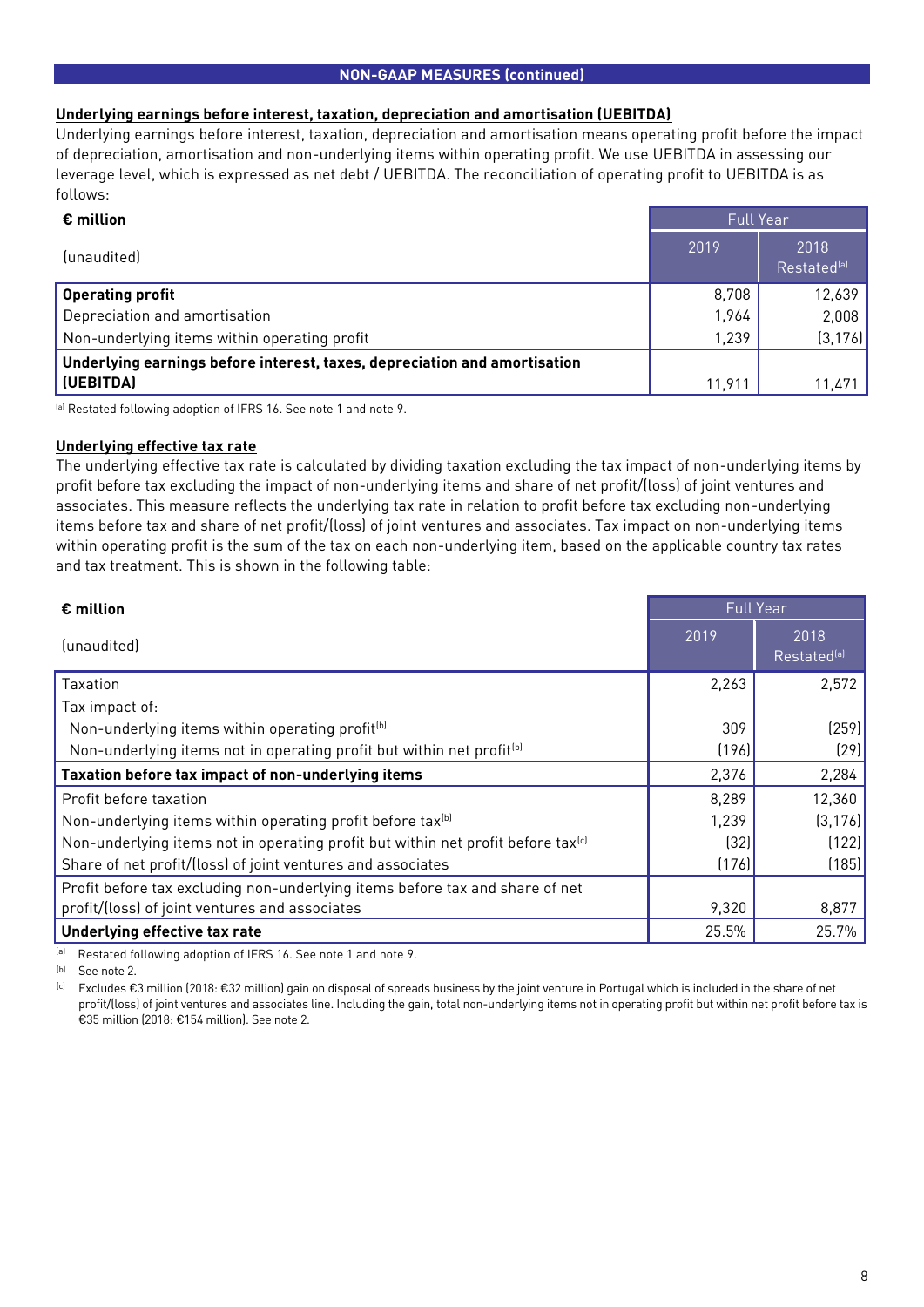# **NON-GAAP MEASURES (continued)**

# **Underlying earnings per share (EPS)**

Underlying earnings per share (underlying EPS) is calculated as underlying profit attributable to shareholders' equity divided by the diluted combined average number of share units. In calculating underlying profit attributable to shareholders' equity, net profit attributable to shareholders' equity is adjusted to eliminate the post-tax impact of non-underlying items. This measure reflects the underlying earnings for each share unit of the Group. Refer to note 6 on page 21 for reconciliation of net profit attributable to shareholders' equity to underlying profit attributable to shareholders' equity.

# **Constant underlying EPS**

Constant underlying earnings per share (constant underlying EPS) is calculated as underlying profit attributable to shareholders' equity at constant exchange rates and excluding the impact of both translational hedges and price growth in excess of 26% per year in hyperinflationary economies divided by the diluted average number of ordinary share units. This measure reflects the underlying earnings for each share unit of the Group in constant exchange rates.

The reconciliation of underlying profit attributable to shareholders' equity to constant underlying earnings attributable to shareholders' equity and the calculation of constant underlying EPS is as follows:

| $\epsilon$ million                                                              | <b>Full Year</b> |                                 |  |
|---------------------------------------------------------------------------------|------------------|---------------------------------|--|
| (unaudited)                                                                     | 2019             | 2018<br>Restated <sup>(a)</sup> |  |
| Underlying profit attributable to shareholders' equity (see note 6)             | 6,688            | 6,345                           |  |
| Impact of translation from current to constant exchange rates and translational |                  |                                 |  |
| hedges                                                                          | 13               | 46                              |  |
| Impact of price growth in excess of 26% per year in hyperinflationary economies | (108)            | (10)                            |  |
| Constant underlying earnings attributable to shareholders' equity               | 6,593            | 6,381                           |  |
| Diluted combined average number of share units (millions of units)              | 2,626.7          | 2,694.8                         |  |
| Constant underlying EPS (€)                                                     | 2.51             | 2.37                            |  |

(a) Restated following adoption of IFRS 16. See note 1 and note 9.

# **Free cash flow (FCF)**

Within the Unilever Group, free cash flow (FCF) is defined as cash flow from operating activities, less income taxes paid, net capital expenditure and net interest payments. It does not represent residual cash flows entirely available for discretionary purposes; for example, the repayment of principal amounts borrowed is not deducted from FCF. FCF reflects an additional way of viewing our liquidity that we believe is useful to investors because it represents cash flows that could be used for distribution of dividends, repayment of debt or to fund our strategic initiatives, including acquisitions, if any.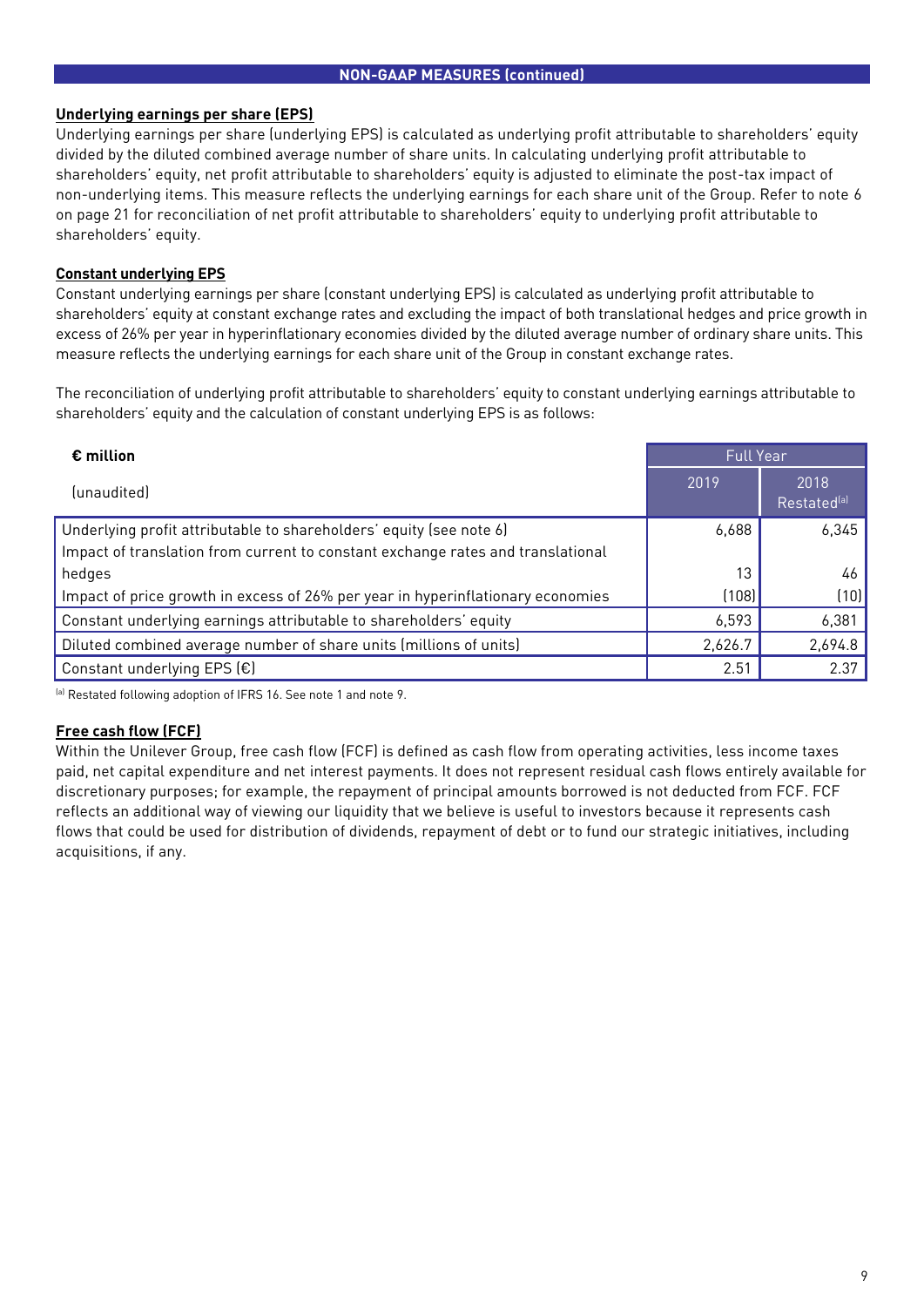# **Free cash flow (FCF)** (continued)

The reconciliation of net profit to FCF is as follows:

| $\epsilon$ million                                                                 | <b>Full Year</b> |                         |
|------------------------------------------------------------------------------------|------------------|-------------------------|
| (unaudited)                                                                        | 2019             | 2018                    |
|                                                                                    |                  | Restated <sup>(a)</sup> |
| Net profit                                                                         | 6,026            | 9,788                   |
| Taxation                                                                           | 2,263            | 2,572                   |
| Share of net profit of joint ventures/associates and other income from non-current |                  |                         |
| investments                                                                        | (176)            | (207)                   |
| Net monetary gain arising from hyperinflationary economies                         | (32)             | (122)                   |
| Net finance costs                                                                  | 627              | 608                     |
| <b>Operating profit</b>                                                            | 8,708            | 12,639                  |
| Depreciation, amortisation and impairment                                          | 1,982            | 2,216                   |
| Changes in working capital                                                         | (9)              | (793)                   |
| Pensions and similar obligations less payments                                     | (260)            | (128)                   |
| Provisions less payments                                                           |                  | 55                      |
| Elimination of (profits)/losses on disposals                                       | 60               | (4, 313)                |
| Non-cash charge for share-based compensation                                       | 151              | 196                     |
| Other adjustments                                                                  | 2                | (260)                   |
| <b>Cash flow from operating activities</b>                                         | 10,641           | 9,612                   |
| Income tax paid                                                                    | (2, 532)         | (2, 294)                |
| Net capital expenditure                                                            | (1,429)          | (1,424)                 |
| Net interest paid                                                                  | (548)            | (461)                   |
| <b>Free cash flow</b>                                                              | 6,132            | 5,433                   |
| Net cash flow (used in)/from investing activities                                  | (2, 237)         | 4,644                   |
| Net cash flow (used in)/from financing activities                                  | (4,667)          | (12, 113)               |

(a) Restated following adoption of IFRS 16. See note 1 and note 9.

# **Net debt**

Net debt is a measure that provides valuable additional information on the summary presentation of the Group's net financial liabilities and is a measure in common use elsewhere.

Prior to this quarter, all financial asset derivatives were current financial assets and so reduced net debt. Following a recent review we now also have financial asset derivatives that are non-current in nature. As all of these derivatives relate to financial liabilities, we continue to exclude them for the purposes of our net debt calculation and have expanded our definition to reflect this.

Net debt is now defined as the excess of total financial liabilities, excluding trade payables and other current liabilities, over cash, cash equivalents and other current financial assets, excluding trade and other current receivables, and noncurrent financial asset derivatives that relate to financial liabilities.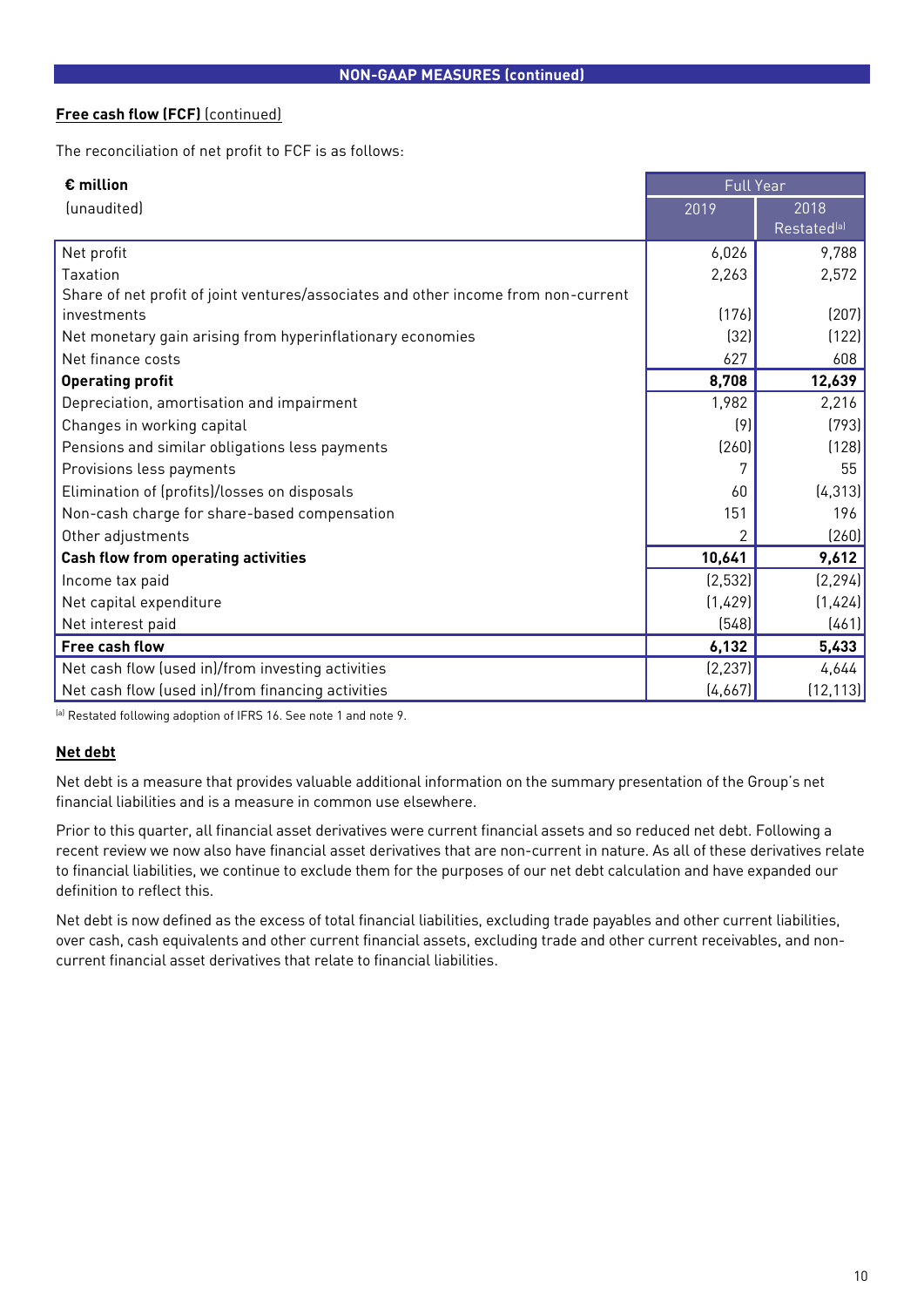# **Net debt** (continued)

The reconciliation of total financial liabilities to net debt is as follows:

| $\epsilon$ million                                                           | As at       | As at                   |
|------------------------------------------------------------------------------|-------------|-------------------------|
|                                                                              | 31 December | 31 December             |
| (unaudited)                                                                  | 2019        | 2018                    |
|                                                                              |             | Restated <sup>(a)</sup> |
| <b>Total financial liabilities</b>                                           | (28, 257)   | (26, 738)               |
| Current financial liabilities                                                | (4,691)     | (3,613)                 |
| Non-current financial liabilities                                            | [23,566]    | (23, 125)               |
| Cash and cash equivalents as per balance sheet                               | 4,185       | 3,230                   |
| Cash and cash equivalents as per cash flow statement                         | 4,116       | 3,090                   |
| Add bank overdrafts deducted therein                                         | 69          | 140                     |
| Less cash and cash equivalents classified as held for sale                   |             |                         |
| Other current financial assets                                               | 907         | 874                     |
| Non-current financial asset derivatives that relate to financial liabilities | 114         |                         |
| Net debt                                                                     | (23, 051)   | (22, 634)               |

(a) Restated following adoption of IFRS 16. See note 1 and note 9.

# **Return on invested capital (ROIC)**

Return on invested capital (ROIC) is a measure of the return generated on capital invested by the Group. The measure provides a guide rail for long-term value creation and encourages compounding reinvestment within the business and discipline around acquisitions with low returns and long payback. ROIC is calculated as underlying operating profit after tax divided by the annual average of: goodwill, intangible assets, property, plant and equipment, net assets held for sale, inventories, trade and other current receivables, and trade payables and other current liabilities.

| € million                                             | <b>Full Year</b> |                                 |
|-------------------------------------------------------|------------------|---------------------------------|
| (unaudited)                                           | 2019             | 2018<br>Restated <sup>(a)</sup> |
| Underlying operating profit before tax <sup>(b)</sup> | 9,947            | 9,463                           |
| Tax on underlying operating profit <sup>(c)</sup>     | (2,536)          | (2,432)                         |
| Underlying operating profit after tax                 | 7,411            | 7,031                           |
| Goodwill                                              | 18,067           | 17,341                          |
| Intangible assets                                     | 12,962           | 12,152                          |
| Property, plant and equipment                         | 12,062           | 12,088                          |
| Net assets held for sale                              | 81               | 108                             |
| Inventories                                           | 4,164            | 4,301                           |
| Trade and other current receivables                   | 6,695            | 6,482                           |
| Trade payables and other current liabilities          | (14, 768)        | (14, 457)                       |
| Period-end invested capital                           | 39,263           | 38,015                          |
| Average invested capital for the period               | 38,639           | 38,749                          |
| Return on invested capital                            | 19.2%            | 18.1%                           |

(a) Restated following adoption of IFRS 16. See note 1 and note 9.

(b) See reconciliation of operating profit to underlying operating profit on page 7.

<sup>(c)</sup> Tax on underlying operating profit is calculated as underlying operating profit before tax multiplied by the underlying effective tax rate of 25.5% (2018: 25.7%) which is shown on page 8.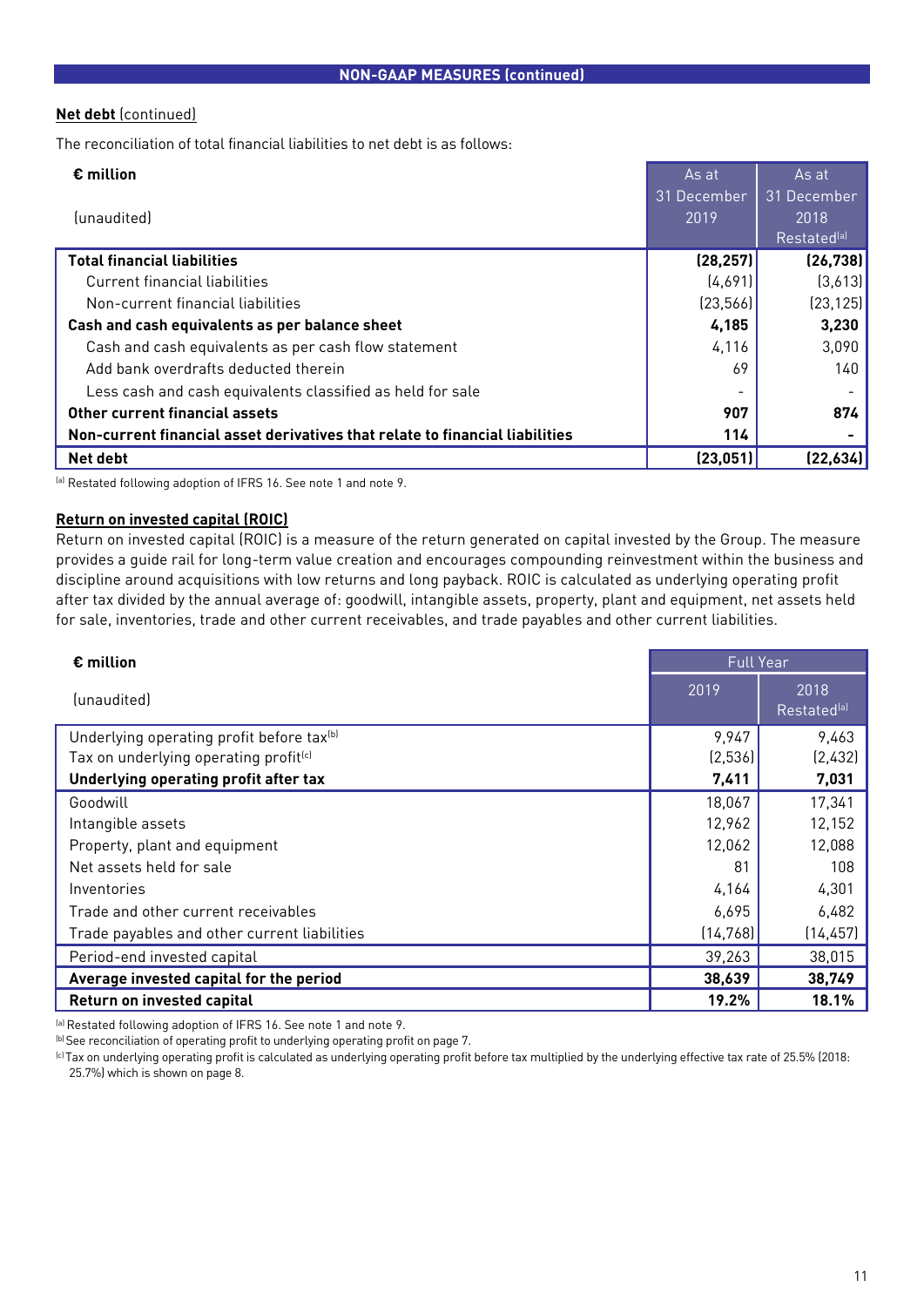# **CAUTIONARY STATEMENT**

This announcement may contain forward-looking statements, including 'forward-looking statements' within the meaning of the United States Private Securities Litigation Reform Act of 1995. Words such as 'will', 'aim', 'expects', 'anticipates', 'intends', 'looks', 'believes', 'vision', or the negative of these terms and other similar expressions of future performance or results, and their negatives, are intended to identify such forward-looking statements. These forward-looking statements are based upon current expectations and assumptions regarding anticipated developments and other factors affecting the Unilever Group (the 'Group'). They are not historical facts, nor are they guarantees of future performance.

Because these forward-looking statements involve risks and uncertainties, there are important factors that could cause actual results to differ materially from those expressed or implied by these forward-looking statements. Among other risks and uncertainties, the material or principal factors which could cause actual results to differ materially are: Unilever's global brands not meeting consumer preferences; Unilever's ability to innovate and remain competitive; Unilever's investment choices in its portfolio management; inability to find sustainable solutions to support long-term growth including to plastic packaging; the effect of climate change on Unilever's business; significant changes or deterioration in customer relationships; the recruitment and retention of talented employees; disruptions in our supply chain and distribution; increases or volatility in the cost of raw materials and commodities; the production of safe and high quality products; secure and reliable IT infrastructure; execution of acquisitions, divestitures and business transformation projects; economic, social and political risks and natural disasters; financial risks; failure to meet high and ethical standards; and managing regulatory, tax and legal matters. These forward looking statements speak only as of the date of this announcement. Except as required by any applicable law or regulation, the Group expressly disclaims any obligation or undertaking to release publicly any updates or revisions to any forward-looking statements contained herein to reflect any change in the Group's expectations with regard thereto or any change in events, conditions or circumstances on which any such statement is based. Further details of potential risks and uncertainties affecting the Group are described in the Group's filings with the London Stock Exchange, Euronext Amsterdam and the US Securities and Exchange Commission, including in the Annual Report on Form 20-F 2018 and the Unilever Annual Report and Accounts 2018.

# **ENQUIRIES**

| UK  | +44 78 2527 3767 | lucila.zambrano@unilever.com   |
|-----|------------------|--------------------------------|
| or  | +44 77 7999 9683 | JSibun@tulchangroup.com        |
| NI. | +31 10 217 4844  | els-de.bruin@unilever.com      |
| or  | +31 61 500 8293  | Fleur-van.Bruggen@unilever.com |

**Media:** Media Relations Team **Investors:** Investor Relations Team +44 20 7822 6830 [investor.relations@unilever.com](mailto:investor.relations@unilever.com)

There will be a web cast of the results presentation available at: [www.unilever.com/investor-relations/results-and-presentations/latest-results](https://www.unilever.com/investor-relations/results-and-presentations/latest-results/?utm_source=Qresults&utm_medium=Results-PDF)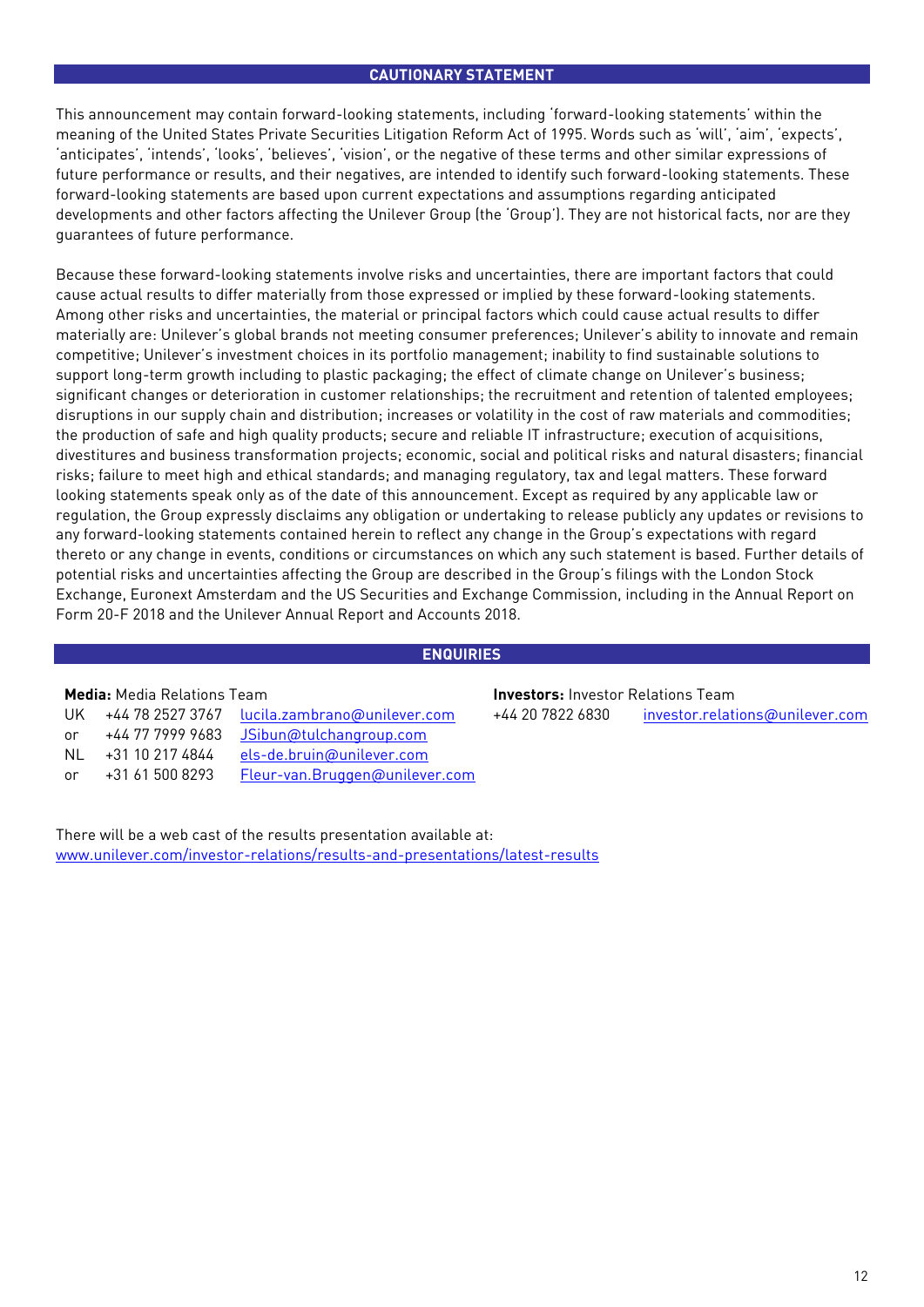# (unaudited)

**INCOME STATEMENT**

| $\epsilon$ million                                                                                                     | <b>Full Year</b>              |                               |                         |                   |  |
|------------------------------------------------------------------------------------------------------------------------|-------------------------------|-------------------------------|-------------------------|-------------------|--|
|                                                                                                                        | 2019                          | 2018                          | Increase/<br>(Decrease) |                   |  |
|                                                                                                                        |                               | Restated <sup>(a)</sup>       | Current<br>rates        | Constant<br>rates |  |
| <b>Turnover</b>                                                                                                        | 51,980                        | 50,982                        | 2.0%                    | 2.7%              |  |
| <b>Operating profit</b>                                                                                                | 8,708                         | 12,639                        | $(31.1)\%$              | $(31.4)\%$        |  |
| Which includes non-underlying items credits/(charges) of                                                               | (1, 239)                      | 3,176                         |                         |                   |  |
| <b>Net finance costs</b><br>Finance income<br>Finance costs<br>Pensions and similar obligations                        | (627)<br>224<br>(821)<br>(30) | (608)<br>135<br>(718)<br>[25] |                         |                   |  |
| Net monetary gain/(loss) arising from hyperinflationary economies                                                      | 32                            | 122                           |                         |                   |  |
| Share of net profit/(loss) of joint ventures and associates<br>Which includes non-underlying item credits/(charges) of | 176<br>3                      | 185<br>32                     |                         |                   |  |
| Other income/(loss) from non-current investments and associates                                                        |                               | 22                            |                         |                   |  |
| <b>Profit before taxation</b>                                                                                          | 8,289                         | 12,360                        | (32.9)%                 | $(32.5)\%$        |  |
| <b>Taxation</b><br>Which includes tax impact of non-underlying items of                                                | (2, 263)<br>113               | (2,572)<br>[288]              |                         |                   |  |
| Net profit                                                                                                             | 6,026                         | 9,788                         | (38.4)%                 | (37.9)%           |  |
| Attributable to:                                                                                                       |                               |                               |                         |                   |  |
| Non-controlling interests                                                                                              | 401                           | 419                           |                         |                   |  |
| Shareholders' equity                                                                                                   | 5,625                         | 9,369                         | $(40.0)\%$              | $(39.3)\%$        |  |
| Combined earnings per share                                                                                            |                               |                               |                         |                   |  |
| Basic earnings per share (euros)                                                                                       | 2.15                          | 3.49                          | $(38.4)\%$              | $(37.7)\%$        |  |
| Diluted earnings per share (euros)                                                                                     | 2.14                          | 3.48                          | $(38.4)\%$              | $(37.7)\%$        |  |

(a) Restated following adoption of IFRS 16. See note 1 and note 9.

# **STATEMENT OF COMPREHENSIVE INCOME**

| (unaudited)                                                                             |       |                                 |  |  |
|-----------------------------------------------------------------------------------------|-------|---------------------------------|--|--|
| $\epsilon$ million                                                                      |       | <b>Full Year</b>                |  |  |
|                                                                                         | 2019  | 2018<br>Restated <sup>(a)</sup> |  |  |
| <b>Net profit</b>                                                                       | 6,026 | 9,788                           |  |  |
| Other comprehensive income                                                              |       |                                 |  |  |
| Items that will not be reclassified to profit or loss, net of tax:                      |       |                                 |  |  |
| Gains/(losses) on equity instruments measured at fair value through other comprehensive |       |                                 |  |  |
| income                                                                                  | 29    | 51                              |  |  |
| Remeasurement of defined benefit pension plans                                          | 353   | (328)                           |  |  |
| Items that may be reclassified subsequently to profit or loss, net of tax:              |       |                                 |  |  |
| Gains/(losses) on cash flow hedges                                                      | 176   | (55)                            |  |  |
| Currency retranslation gains/(losses)                                                   | (15)  | (839)                           |  |  |
| <b>Total comprehensive income</b>                                                       | 6,569 | 8,617                           |  |  |
| Attributable to:                                                                        |       |                                 |  |  |
| Non-controlling interests                                                               | 407   | 407                             |  |  |
| Shareholders' equity                                                                    | 6,162 | 8,210                           |  |  |
|                                                                                         |       |                                 |  |  |

(a) Restated following adoption of IFRS 16. See note 1 and note 9.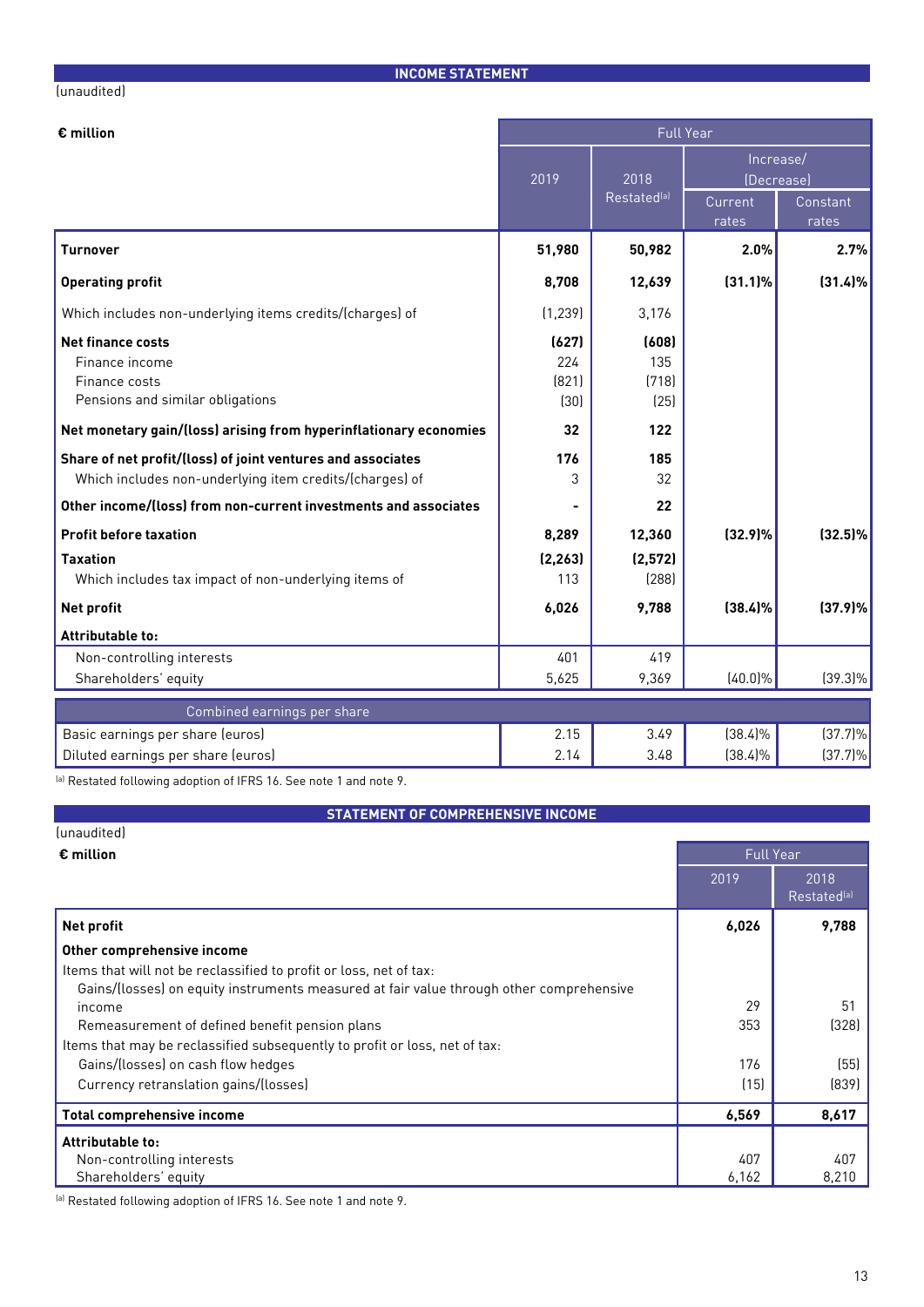|                                                   | <b>STATEMENT OF CHANGES IN EQUITY</b> |                          |                |                          |              |                          |              |
|---------------------------------------------------|---------------------------------------|--------------------------|----------------|--------------------------|--------------|--------------------------|--------------|
| (unaudited)                                       |                                       |                          |                |                          |              |                          |              |
| $\epsilon$ million                                | Called up                             | Share                    | Other          | Retained                 |              | Non-                     | <b>Total</b> |
|                                                   | share                                 | premium                  | reserves       | profit                   | <b>Total</b> | controlling              | equity       |
|                                                   | capital                               | account                  |                |                          |              | interest                 |              |
| 1 January - 2019                                  |                                       |                          |                |                          |              |                          |              |
| 1 January 2019 as previously reported             | 464                                   | 129                      | (15, 286)      | 26,265                   | 11,572       | 720                      | 12,292       |
| IFRS 16 restatement <sup>[a]</sup>                |                                       |                          | 68             | [243]                    | (175)        |                          | (175)        |
| Impact of adopting IFRIC 23[a]                    |                                       |                          |                | (38)                     | (38)         |                          | (38)         |
| 1 January 2019 after restatement                  | 464                                   | 129                      | (15, 218)      | 25,984                   | 11,359       | 720                      | 12,079       |
| Profit or loss for the period                     |                                       |                          |                | 5,625                    | 5,625        | 401                      | 6,026        |
| Other comprehensive income, net of tax:           |                                       |                          |                |                          |              |                          |              |
| Gains/(losses) on:                                |                                       |                          |                |                          |              |                          |              |
| Equity instruments                                |                                       |                          | 25             |                          | 25           | 4                        | 29           |
| Cash flow hedges                                  |                                       |                          | 176            |                          | 176          |                          | 176          |
| Remeasurements of defined benefit                 |                                       |                          |                |                          |              |                          |              |
| pension plans                                     | $\overline{a}$                        | $\overline{\phantom{0}}$ |                | 352                      | 352          | 1                        | 353          |
| Currency retranslation gains/(losses)             | $\overline{\phantom{a}}$              | $\overline{\phantom{a}}$ | (18)           | 2                        | (16)         |                          | (15)         |
| Total comprehensive income                        | $\overline{a}$                        | ÷,                       | 183            | 5,979                    | 6,162        | 407                      | 6,569        |
| Dividends on ordinary capital                     | $\blacksquare$                        | $\overline{a}$           | $\overline{a}$ | (4, 223)                 | (4, 223)     | $\overline{\phantom{a}}$ | (4, 223)     |
| Cancellation of treasury shares <sup>(b)</sup>    | (44)                                  | $\overline{a}$           | 9,416          | (9, 372)                 |              | $\overline{\phantom{m}}$ |              |
| Other movements in treasury shares <sup>(c)</sup> |                                       | $\blacksquare$           | 64             | (231)                    | (167)        |                          | (167)        |
| Share-based payment credit <sup>(d)</sup>         |                                       |                          |                | 151                      | 151          |                          | 151          |
| Dividends paid to non-controlling interests       |                                       |                          |                |                          |              | (435)                    | (435)        |
| Currency retranslation gains/(losses) net of tax  |                                       | 5                        |                |                          | 5            |                          | 5            |
| Hedging gain/(loss) transferred to non-           |                                       |                          |                |                          |              |                          |              |
| financial assets                                  | $\overline{a}$                        | $\overline{\phantom{a}}$ | 32             |                          | 32           |                          | 32           |
| Other movements in equity                         |                                       |                          | (51)           | (76)                     | (127)        | 2                        | (125)        |
| 31 December 2019                                  | 420                                   | 134                      | (5, 574)       | 18,212                   | 13,192       | 694                      | 13,886       |
|                                                   |                                       |                          |                |                          |              |                          |              |
| 1 January - 2018                                  |                                       |                          |                |                          |              |                          |              |
| 1 January 2018 as previously reported             | 484                                   | 130                      | (13,633)       | 27,041                   | 14,022       | 758                      | 14,780       |
| IFRS 16 restatement <sup>[a]</sup>                |                                       |                          | 46             | (235)                    | (189)        |                          | (189)        |
| 1 January 2018 after restatement                  | 484                                   | 130                      | (13, 587)      | 26,806                   | 13,833       | 758                      | 14,591       |
| Profit or loss for the period                     |                                       |                          |                | 9,369                    | 9,369        | 419                      | 9,788        |
| Other comprehensive income, net of tax:           |                                       |                          |                |                          |              |                          |              |
| Gains/(losses) on:                                |                                       |                          |                |                          |              |                          |              |
| Equity instruments                                |                                       |                          | 51             |                          | 51           |                          | 51           |
| Cash flow hedges                                  | $\overline{\phantom{a}}$              |                          | (56)           | $\overline{\phantom{a}}$ | (56)         | 1                        | (55)         |
| Remeasurements of defined benefit                 |                                       |                          |                |                          |              |                          |              |
| pension plans                                     | $\overline{\phantom{0}}$              | $\overline{\phantom{a}}$ |                | (330)                    | (330)        | 2                        | (328)        |
| Currency retranslation gains/(losses)             | $\overline{\phantom{a}}$              |                          | (814)          | (10)                     | (824)        | (15)                     | (839)        |
| Total comprehensive income                        | $\overline{\phantom{a}}$              |                          | (819)          | 9,029                    | 8,210        | 407                      | 8,617        |
| Dividends on ordinary capital                     | $\overline{a}$                        | $\overline{\phantom{a}}$ |                | (4,081)                  | (4,081)      | $\overline{\phantom{0}}$ | (4,081)      |
| Repurchase of shares <sup>(e)</sup>               | $\overline{a}$                        | $\overline{\phantom{a}}$ | (6,020)        |                          | (6,020)      | $\blacksquare$           | (6,020)      |
| Cancellation of treasury shares [b]               | (20)                                  | $\overline{\phantom{a}}$ | 5,069          | (5,049)                  |              | $\blacksquare$           |              |
| Other movements in treasury shares <sup>(c)</sup> |                                       | $\overline{\phantom{a}}$ | (8)            | (245)                    | (253)        | $\overline{\phantom{a}}$ | (253)        |
| Share-based payment credit <sup>(d)</sup>         | $\overline{\phantom{a}}$              | $\overline{\phantom{a}}$ |                | 196                      | 196          | $\blacksquare$           | 196          |
| Dividends paid to non-controlling interests       | $\overline{a}$                        | $\overline{\phantom{a}}$ |                |                          |              | (342)                    | (342)        |
| Currency retranslation gains/(losses) net of tax  | $\overline{\phantom{a}}$              | (1)                      |                |                          | (1)          |                          | (1)          |
| Hedging gain/(loss) transferred to non-           |                                       |                          |                |                          |              |                          |              |
| financial assets                                  | $\overline{\phantom{a}}$              | $\overline{\phantom{a}}$ | 71             | $\overline{\phantom{a}}$ | 71           | $\overline{\phantom{a}}$ | 71           |
|                                                   |                                       |                          |                |                          |              |                          |              |
| Other movements in equity <sup>(f)</sup>          |                                       |                          | 76             | (634)                    | (558)        | (103)                    | (661)        |

(a) For more details refer note 1 and note 9.

(b) During 2019 254,012,896 (2018: nil) NV ordinary shares and 18,660,634 (2018: 122,965,077) PLC ordinary shares were cancelled. The amount paid to repurchase these shares was initially recognised in other reserves and is transferred to retained profit on cancellation.

(c) Includes purchases and sales of treasury shares, and transfer from treasury shares to retained profit of share-settled schemes arising from prior years and differences between exercise and grant price of share options.

<sup>(d)</sup> The share-based payment credit relates to the non-cash charge recorded against operating profit in respect of the fair value of share options and awards granted to employees.

<sup>(e)</sup> Repurchase of shares reflects the cost of acquiring ordinary shares as part of the share buyback programmes announced on 19 April 2018.

(f) 2018 includes a €662 million paid for purchase of the non-controlling interest in Unilever South Africa from Remgro.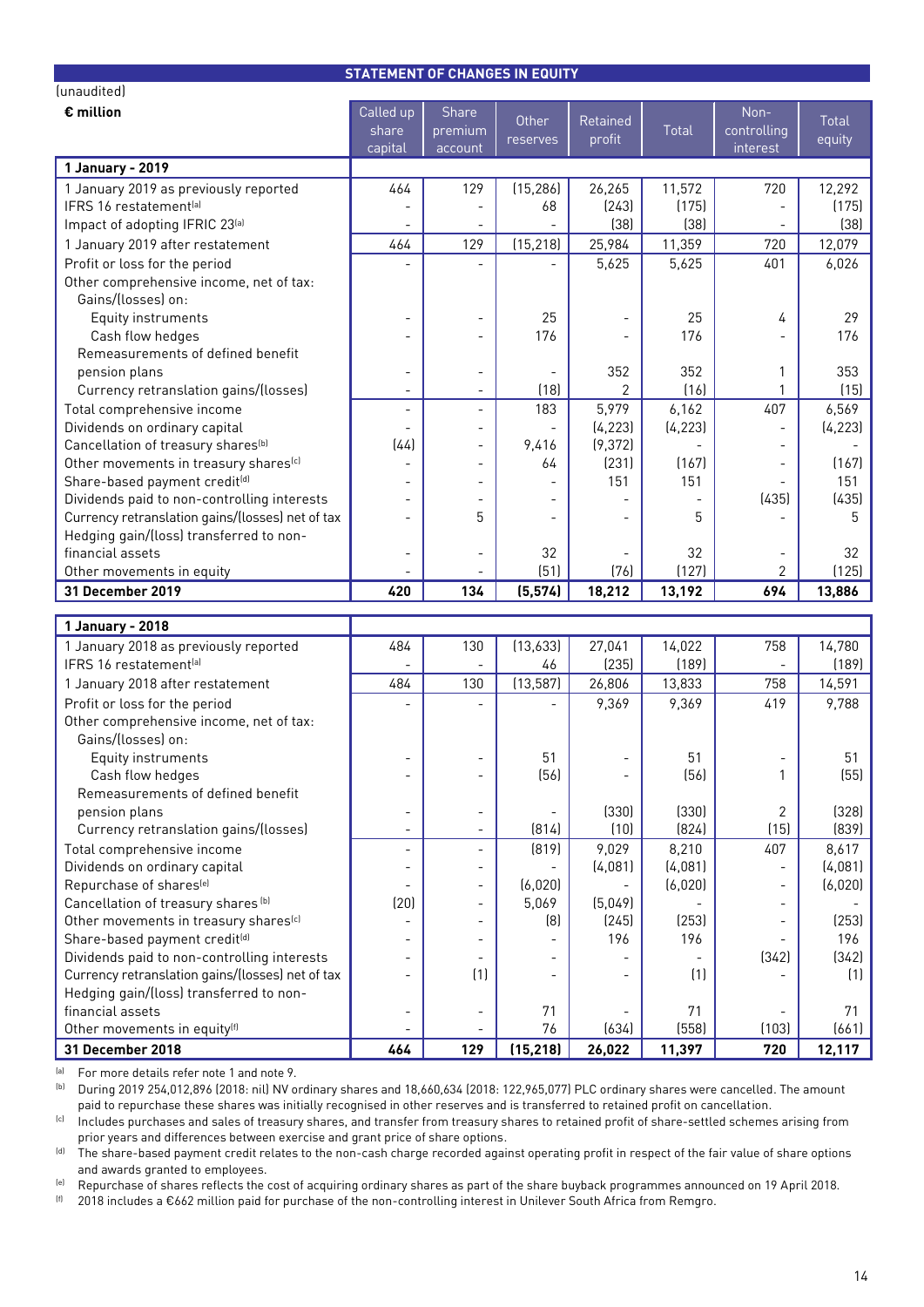## (unaudited)

**BALANCE SHEET**

| $\epsilon$ million                                   | As at<br>31 December | As at<br>31 December            | As at<br>1 January              |
|------------------------------------------------------|----------------------|---------------------------------|---------------------------------|
|                                                      | 2019                 | 2018<br>Restated <sup>[a]</sup> | 2018<br>Restated <sup>(a)</sup> |
|                                                      |                      |                                 |                                 |
| <b>Non-current assets</b><br>Goodwill                |                      |                                 | 16,881                          |
| Intangible assets                                    | 18,067<br>12,962     | 17,341<br>12,152                | 11,520                          |
| Property, plant and equipment                        | 12,062               | 12,088                          | 12,270                          |
| Pension asset for funded schemes in surplus          | 2,422                | 1,728                           | 2,173                           |
| Deferred tax assets                                  | 1,336                | 1,152                           | 1,118                           |
| <b>Financial assets</b>                              | 874                  | 642                             | 675                             |
| Other non-current assets                             | 653<br>48,376        | 530<br>45,633                   | 441<br>45,078                   |
|                                                      |                      |                                 |                                 |
| <b>Current assets</b>                                |                      |                                 |                                 |
| Inventories                                          | 4,164                | 4,301                           | 3,962                           |
| Trade and other current receivables                  | 6,695                | 6,482                           | 5,219                           |
| Current tax assets                                   | 397                  | 472                             | 488                             |
| Cash and cash equivalents<br>Other financial assets  | 4,185<br>907         | 3,230<br>874                    | 3,317<br>770                    |
| Assets held for sale                                 | 82                   | 119                             | 3,224                           |
|                                                      | 16,430               | 15,478                          | 16,980                          |
|                                                      |                      |                                 |                                 |
| <b>Total assets</b>                                  | 64,806               | 61,111                          | 62,058                          |
| <b>Current liabilities</b>                           |                      |                                 |                                 |
| <b>Financial liabilities</b>                         | 4,691                | 3,613                           | 8,378                           |
| Trade payables and other current liabilities         | 14,768               | 14,457                          | 13,426                          |
| Current tax liabilities                              | 898                  | 1,445                           | 1,088                           |
| Provisions                                           | 620                  | 624                             | 525                             |
| Liabilities held for sale                            | 1                    | 11                              | 170<br>23,587                   |
|                                                      | 20,978               | 20,150                          |                                 |
| <b>Non-current liabilities</b>                       |                      |                                 |                                 |
| Financial liabilities                                | 23,566               | 23,125                          | 18,039                          |
| Non-current tax liabilities                          | 182                  | 174                             | 118                             |
| Pensions and post-retirement healthcare liabilities: |                      |                                 |                                 |
| Funded schemes in deficit<br>Unfunded schemes        | 1,157<br>1,461       | 1,209<br>1,393                  | 1,225<br>1,509                  |
| Provisions                                           | 664                  | 697                             | 794                             |
| Deferred tax liabilities                             | 2,573                | 1,900                           | 1,888                           |
| Other non-current liabilities                        | 339                  | 346                             | 700                             |
|                                                      | 29,942               | 28,844                          | 24,273                          |
|                                                      |                      |                                 |                                 |
| <b>Total liabilities</b>                             | 50,920               | 48,994                          | 47,860                          |
| <b>Equity</b>                                        |                      |                                 |                                 |
| Shareholders' equity                                 | 13,192               | 11,397                          | 13,440                          |
| Non-controlling interests                            | 694                  | 720                             | 758                             |
| <b>Total equity</b>                                  | 13,886               | 12,117                          | 14,198                          |
|                                                      |                      |                                 |                                 |
| <b>Total liabilities and equity</b>                  | 64,806               | 61,111                          | 62,058                          |

(a) Restated following adoption of IFRS 16. See note 1 and note 9.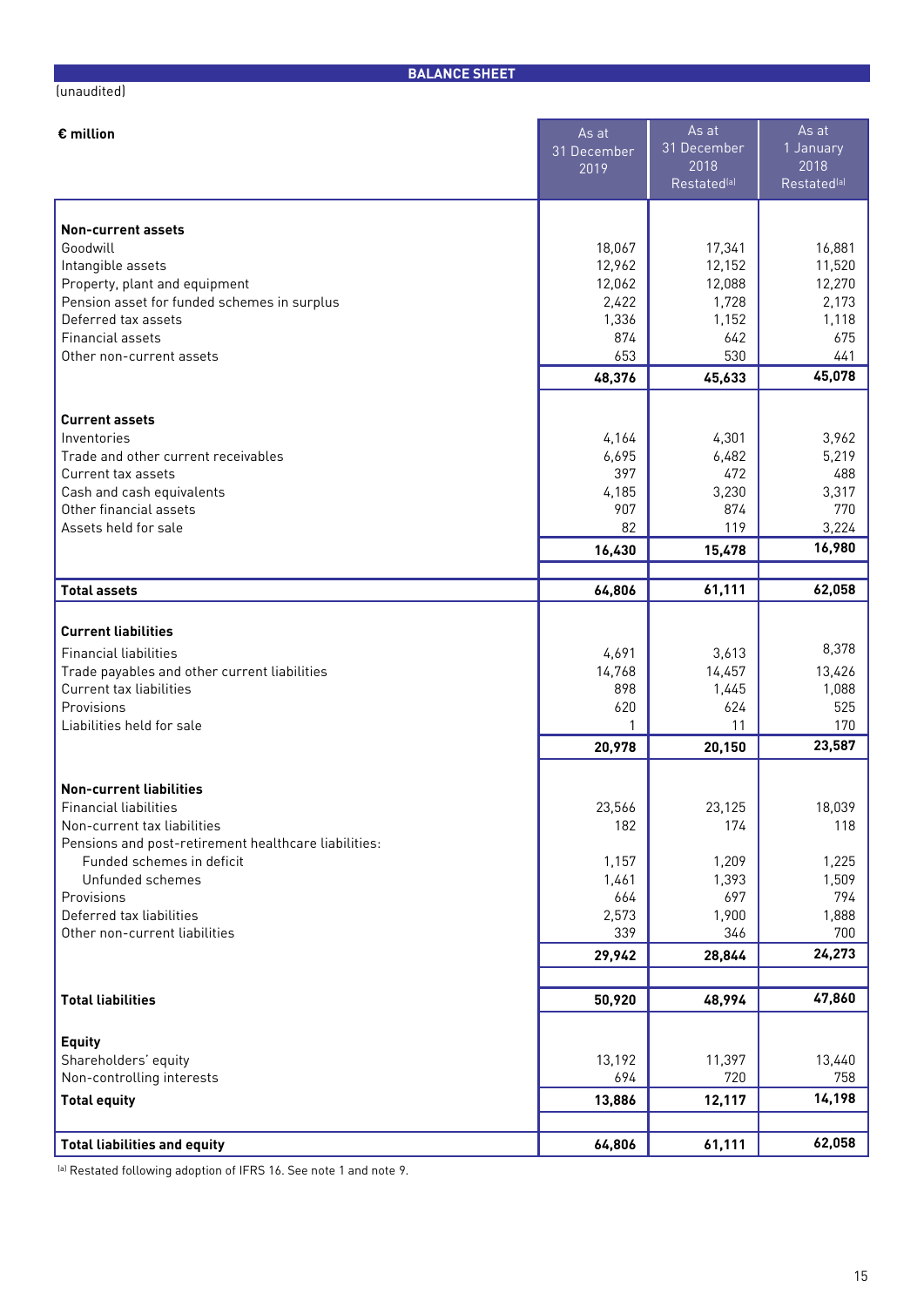# **CASH FLOW STATEMENT**

### (unaudited)

| $\epsilon$ million                                                                                                                                                                                                                                                                        | <b>Full Year</b>                             |                                                           |
|-------------------------------------------------------------------------------------------------------------------------------------------------------------------------------------------------------------------------------------------------------------------------------------------|----------------------------------------------|-----------------------------------------------------------|
|                                                                                                                                                                                                                                                                                           | 2019                                         | 2018<br>Restated <sup>(a)</sup>                           |
| Net profit<br>Taxation<br>Share of net profit of joint ventures/associates and other (income)/loss from non-current                                                                                                                                                                       | 6,026<br>2,263                               | 9,788<br>2,572                                            |
| investments and associates<br>Net monetary (gain)/loss arising from hyperinflationary economies<br>Net finance costs                                                                                                                                                                      | (176)<br>(32)<br>627                         | (207)<br>(122)<br>608                                     |
| <b>Operating profit</b>                                                                                                                                                                                                                                                                   | 8,708                                        | 12,639                                                    |
| Depreciation, amortisation and impairment<br>Changes in working capital<br>Pensions and similar obligations less payments<br>Provisions less payments<br>Elimination of (profits)/losses on disposals<br>Non-cash charge for share-based compensation<br>Other adjustments <sup>(b)</sup> | 1,982<br>(9)<br>(260)<br>7<br>60<br>151<br>2 | 2,216<br>(793)<br>(128)<br>55<br>(4, 313)<br>196<br>(260) |
| <b>Cash flow from operating activities</b>                                                                                                                                                                                                                                                | 10,641                                       | 9,612                                                     |
| Income tax paid                                                                                                                                                                                                                                                                           | (2,532)                                      | (2, 294)                                                  |
| Net cash flow from operating activities                                                                                                                                                                                                                                                   | 8,109                                        | 7,318                                                     |
| Interest received<br>Net capital expenditure<br>Other acquisitions and disposals<br>Other investing activities                                                                                                                                                                            | 146<br>(1,429)<br>(945)<br>(9)               | 110<br>(1,424)<br>5,757<br>201                            |
| Net cash flow (used in)/from investing activities                                                                                                                                                                                                                                         | (2, 237)                                     | 4,644                                                     |
| Dividends paid on ordinary share capital<br>Interest paid<br>Change in financial liabilities<br>Repurchase of shares<br>Other movements on treasury shares<br>Other financing activities                                                                                                  | (4, 209)<br>(694)<br>901<br>(201)<br>(464)   | (4,066)<br>(571)<br>(506)<br>(6,020)<br>(257)<br>(693)    |
| Net cash flow (used in)/from financing activities                                                                                                                                                                                                                                         | (4,667)                                      | (12, 113)                                                 |
|                                                                                                                                                                                                                                                                                           |                                              |                                                           |
| Net increase/(decrease) in cash and cash equivalents                                                                                                                                                                                                                                      | 1,205                                        | (151)                                                     |
| Cash and cash equivalents at the beginning of the period                                                                                                                                                                                                                                  | 3,090                                        | 3,169                                                     |
| Effect of foreign exchange rate changes                                                                                                                                                                                                                                                   | (179)                                        | 72                                                        |
| Cash and cash equivalents at the end of the period                                                                                                                                                                                                                                        | 4,116                                        | 3,090                                                     |

(a)Restated following adoption of IFRS 16. See note 1 and note 9.

(b)2018 includes a non-cash credit of €277 million from early settlement of contingent consideration relating to Blueair.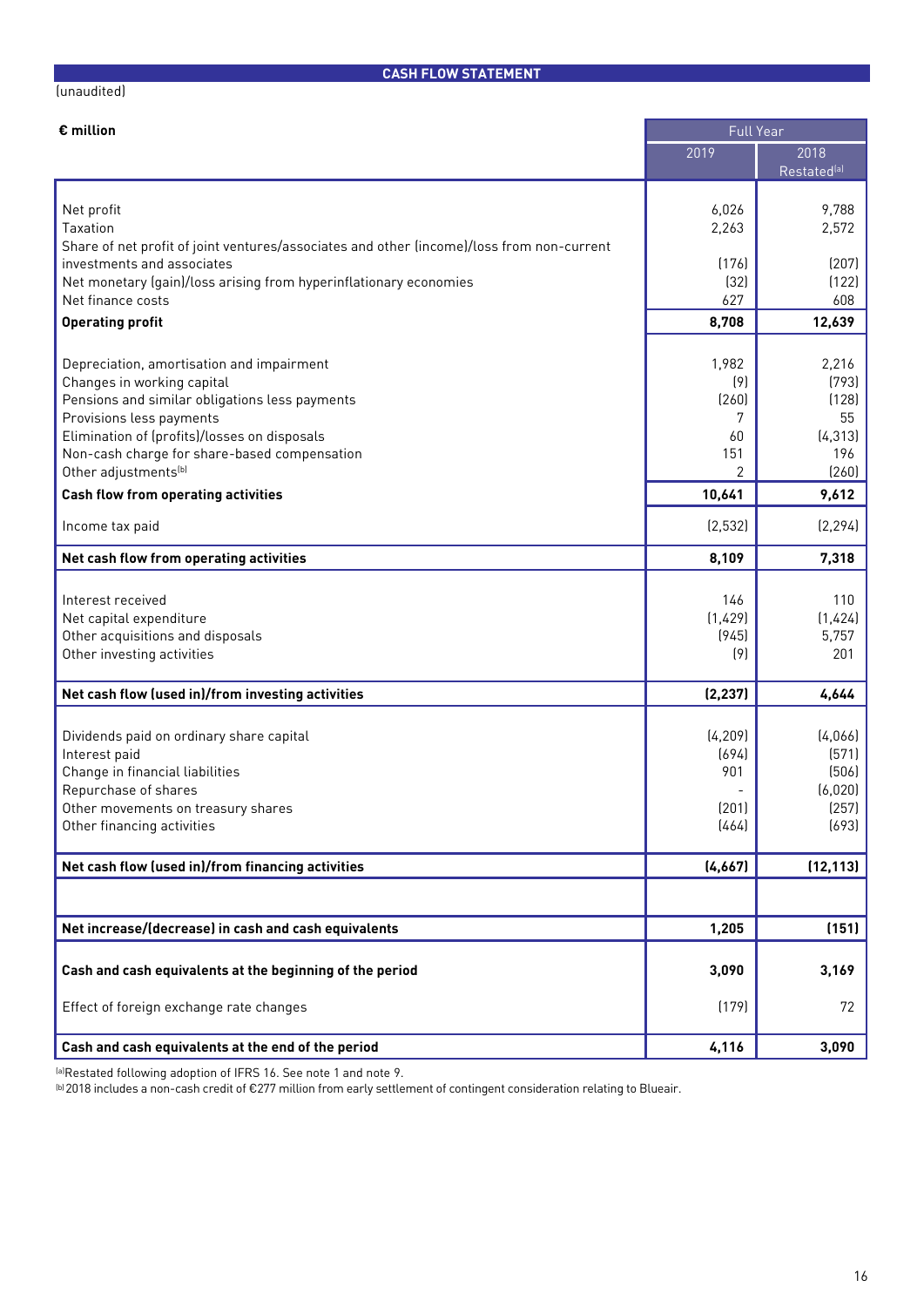#### (unaudited)

## **1 ACCOUNTING INFORMATION AND POLICIES**

Except as set out below the accounting policies and methods of computation are consistent with the year ended 31 December 2018. The condensed preliminary financial statements are based on International Financial Reporting Standards (IFRS) as adopted by the EU and IFRS as issued by the International Accounting Standards Board.

The condensed financial statements are shown at current exchange rates, while percentage year-on-year changes are shown at both current and constant exchange rates to facilitate comparison. The income statement on page 13, the statement of comprehensive income on page 13, the statement of changes in equity on page 14 and the cash flow statement on page 16 are translated at exchange rates current in each period. The balance sheet on page 15 is translated at period-end rates of exchange.

The condensed financial statements attached do not constitute the full financial statements within the meaning of Section 434 of the UK Companies Act 2006, which will be finalised and delivered to the Registrar of Companies in due course. Full accounts for Unilever for the year ended 31 December 2018 have been delivered to the Registrar of Companies; the auditors' reports on these accounts were unqualified, did not include a reference to any matters by way of emphasis and did not contain a statement under Section 498 (2) or Section 498 (3) of the UK Companies Act 2006.

#### **New accounting standards**

#### **IFRS 16 '***Leases***'**

The Group has adopted IFRS 16 which replaced existing lease guidance including IAS 17 'Leases', IFRIC 4 'Determining whether an arrangement contains a lease', SIC-15 'Operating leases - incentives' and SIC-27 'Evaluating the substance of transactions involving the legal form of a lease'. The standard changes the recognition, measurement, presentation and disclosure of leases. At the commencement of a lease, lease payments (lease liability) and an asset representing the right to use the asset during the lease term (right-of-use asset) are recorded on the balance sheet. The right-of-use asset is then depreciated on a straight-line basis and interest expense recognised on the lease liability in the income statement over the lease term.

The standard has no impact on the actual cash flows of the group. However, as the standard requires the capitalisation, and subsequent depreciation of costs that are expensed as paid, the disclosures of cash flows within the cash flow statement are impacted. The amounts previously expensed as operating cash outflows are instead capitalised and presented as financing cash outflows. The Group has restated 2018 numbers for the impact of IFRS 16. Refer to note 9 for the restatement impact of IFRS 16 on the financial statements and segment information.

#### **IFRIC 23** *'Uncertainty Over Income Tax Treatments'*

On 1 January 2019 the Group adopted IFRIC 23. The Interpretation addresses the accounting for income taxes when tax treatments involve uncertainty that affects the application of IAS 12 Income Taxes.

The Group applies judgement in identifying uncertainties over income tax treatments and has considered its uncertain tax provisions in line with this new criteria. The Group has elected to recognise the cumulative impact within opening retained earnings.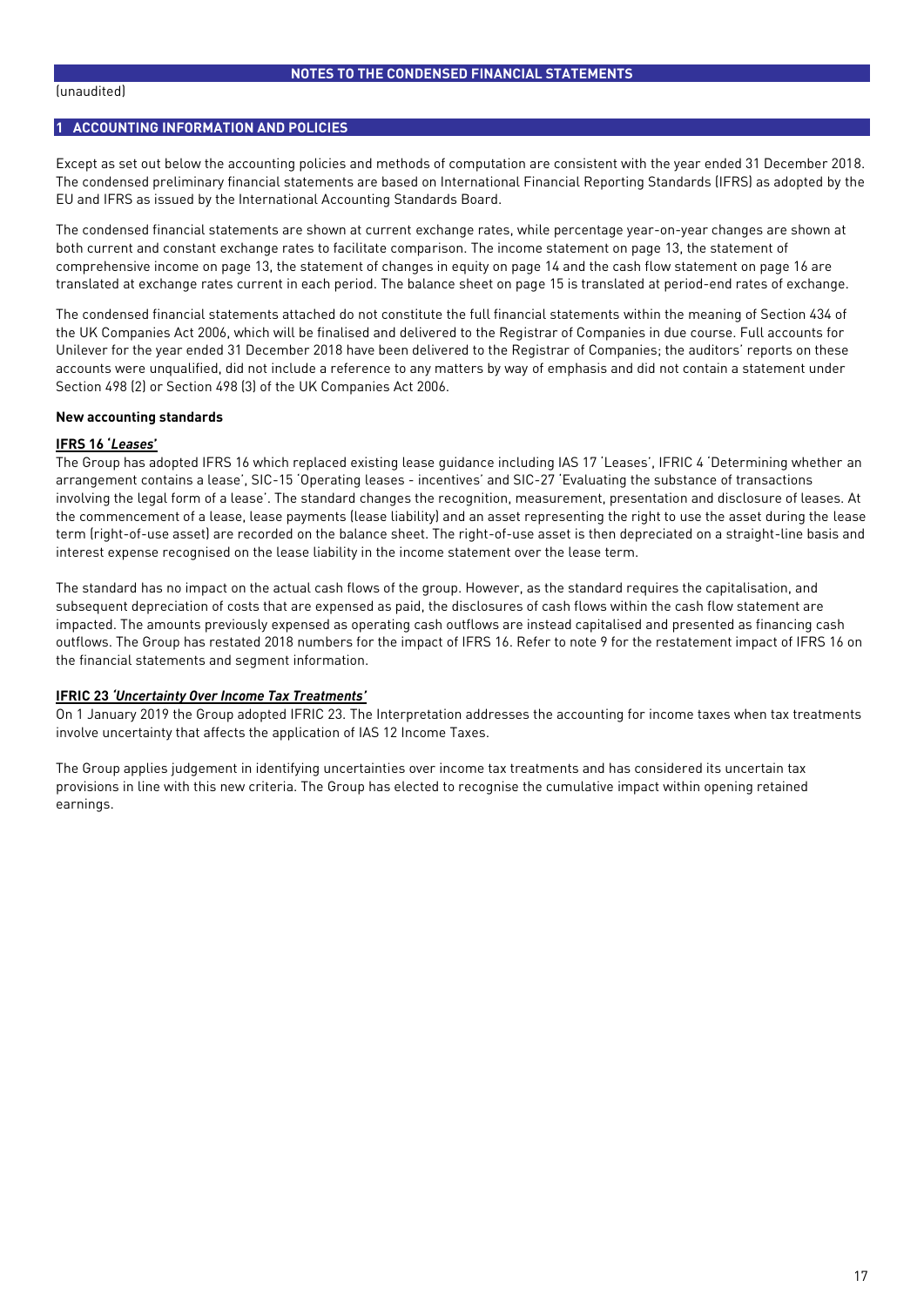#### (unaudited)

## **2 SIGNIFICANT ITEMS WITHIN THE INCOME STATEMENT**

#### **Non-underlying items**

Non-underlying items are costs and revenues relating to gains and losses on business disposals, acquisition and disposal-related costs, restructuring costs, impairments and one-off items within operating profit, and other significant and unusual items within net profit but outside of operating profit, which we collectively term non-underlying items, due to their nature and/or frequency of occurrence. These items are significant in terms of nature and/or amount and are relevant to an understanding of our financial performance.

Restructuring costs are charges associated with activities planned by management that significantly change either the scope of the business or the manner in which it is conducted.

| $\epsilon$ million                                                                | <b>Full Year</b> |           |
|-----------------------------------------------------------------------------------|------------------|-----------|
|                                                                                   | 2019             | 2018      |
| Acquisition and disposal-related costs <sup>[a]</sup>                             | (132)            | 76        |
| Gain/(loss) on disposal of group companies <sup>(b)</sup>                         | 70               | 4,331     |
| Restructuring costs <sup>(c)</sup>                                                | (1, 159)         | (914)     |
| Impairments <sup>[d]</sup>                                                        | (18)             | (208)     |
| One-off items <sup>(e)</sup>                                                      |                  | (109)     |
| Non-underlying items within operating profit before tax                           | (1, 239)         | 3,176     |
| Tax on non-underlying items within operating profit                               | 309              | (259)     |
| Non-underlying items within operating profit after tax                            | (930)            | 2,917     |
|                                                                                   |                  |           |
| Share of gain on disposal of spreads business in Portugal JV                      | 3<br>32          | 32<br>122 |
| Net monetary gain arising from hyperinflationary economies                        |                  |           |
| Non-underlying items not in operating profit but within net profit before tax     | 35               | 154       |
| Tax impact of non-underlying items not in operating profit but within net profit: |                  |           |
| Impact of US tax reform                                                           |                  | [29]      |
| Taxes related to the reorganisation of our European business                      | (175)            |           |
| Hyperinflation adjustment for Argentina deferred tax                              | (21)             |           |
| Non-underlying items not in operating profit but within net profit after tax      | (161)            | 125       |
| Non-underlying items after tax <sup>(f)</sup>                                     | (1,091)          | 3,042     |
| Attributable to:                                                                  |                  |           |
| Non-controlling interests                                                         | (28)             | 18        |
| Shareholders' equity                                                              | (1,063)          | 3,024     |

(a) 2018 includes a credit of €277 million from early settlement of contingent consideration relating to Blueair.

(b) 2019 includes a gain of €57 million relating to the disposal of Alsa. 2018 gain of €4,331 million relates to disposals of our spreads businesses.

(c) Restructuring costs are comprised of various supply chain optimisation projects and organisational change programmes across markets all of which have been further accelerated during 2019.

(d) 2019 includes a charge of €18 million relating to an impairment of goodwill for a local business classified to held for sale. 2018 includes a charge of €208 million relating to impairment of Blueair intangible asset.

(e) 2018 includes a charge of €98 million for litigation matters comprised of €48 million for UK pension obligations and €50 million for legal cases in relation to investigations by national competition authorities including one within Greece.

(f) Non-underlying items after tax is calculated as non-underlying items within operating profit after tax plus non-underlying items not in operating profit but within net profit after tax.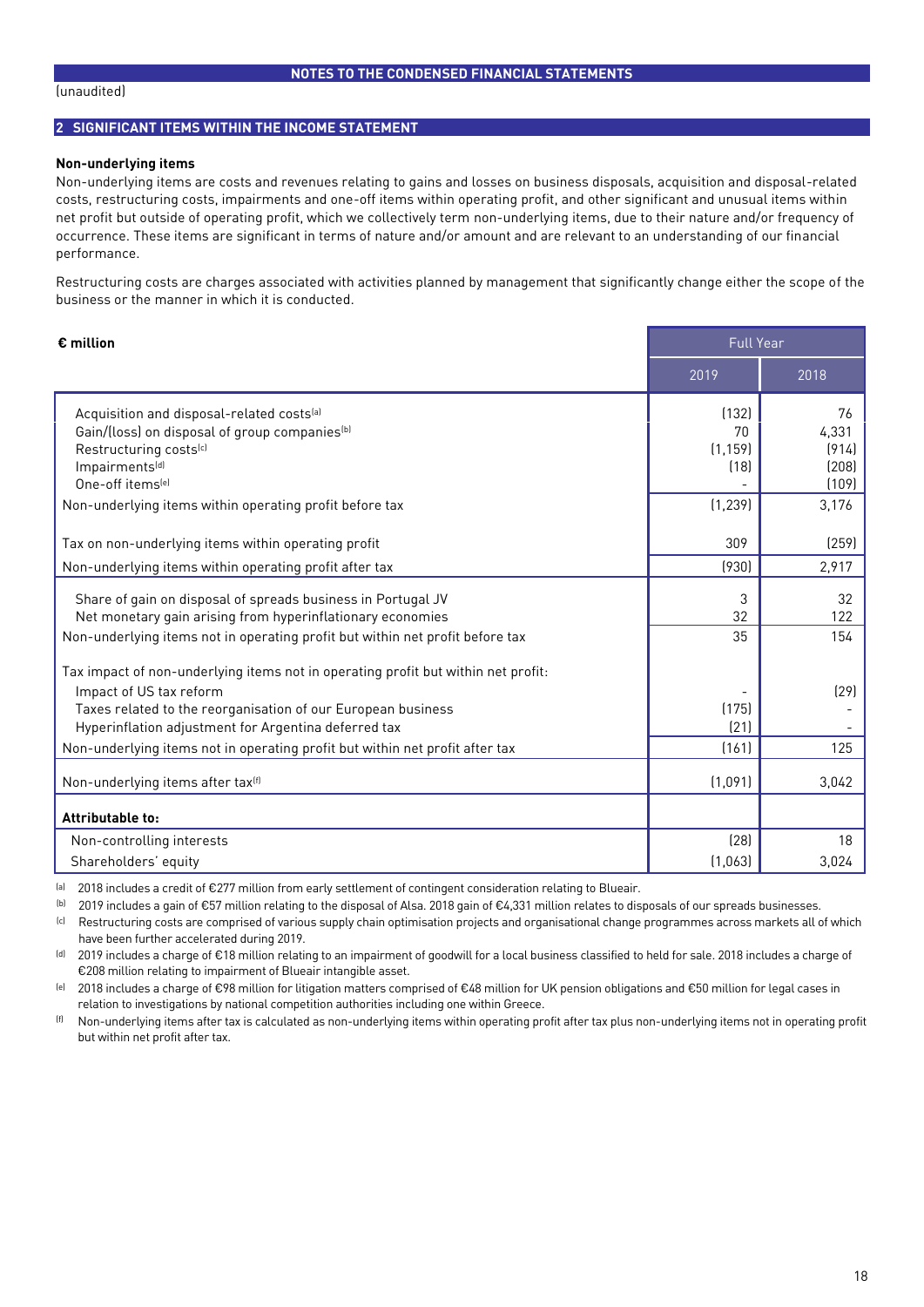## **3 SEGMENT INFORMATION – DIVISIONS**

| <b>Fourth Quarter</b>                                  | Beauty &<br>Personal<br>Care | Home<br>Care | Foods &<br>Refreshment | Total   |
|--------------------------------------------------------|------------------------------|--------------|------------------------|---------|
| Turnover $(\epsilon$ million)                          |                              |              |                        |         |
| 2018                                                   | 5,353                        | 2,589        | 4,208                  | 12,150  |
| 2019                                                   | 5,588                        | 2,724        | 4,326                  | 12,638  |
| Change (%)                                             | 4.4                          | 5.2          | 2.8                    | 4.0     |
| Impact of:                                             |                              |              |                        |         |
| Acquisitions (%)                                       | 1.4                          | 0.5          | 0.4                    | 0.8     |
| Disposals (%)                                          |                              |              | (0.8)                  | (0.3)   |
| Currency-related items (%), of which:                  | 2.5                          | 1.0          | 1.8                    | 2.0     |
| Exchange rates changes (%)                             | 1.7                          | 0.4          | (8.9)                  | (2.4)   |
| Extreme price growth in hyperinflationary markets* (%) | 0.8                          | 0.6          | 11.7                   | 4.5     |
| Underlying sales growth (%)                            | 0.5                          | 3.7          | 1.4                    | 1.5     |
| $Price*(\%)$                                           | (0.8)                        | 0.7          | 1.9                    | $0.4\,$ |
| Volume (%)                                             | 1.3                          | 3.0          | (0.5)                  | 1.1     |

| <b>Full Year</b>                                       | Beauty &<br>Personal<br>Care | <b>Home</b><br>Care | Foods &<br>Refreshment | Total        |
|--------------------------------------------------------|------------------------------|---------------------|------------------------|--------------|
|                                                        |                              |                     |                        |              |
| Turnover (€ million)                                   |                              |                     |                        |              |
| 2018                                                   | 20,624                       | 10,131              | 20,227                 | 50,982       |
| 2019                                                   | 21,868                       | 10,825              | 19,287                 | 51,980       |
| Change (%)                                             | 6.0                          | 6.9                 | (4.6)                  | 2.0          |
| Impact of:                                             | 0.9                          |                     |                        |              |
| Acquisitions (%)<br>Disposals (%)                      |                              | 0.3                 | 0.6<br>(7.5)           | 0.7<br>(3.0) |
| Currency-related items (%), of which:                  | 2.4                          | 0.4                 | 1.0                    | 1.5          |
| Exchange rate changes (%)                              | 1.7                          | (0.3)               | (3.5)                  | (0.7)        |
| Extreme price growth in hyperinflationary markets* (%) | 0.6                          | 0.7                 | 4.7                    | 2.2          |
|                                                        |                              |                     |                        |              |
| Underlying sales growth [%]                            | 2.6                          | 6.1                 | 1.5                    | 2.9          |
| Price* [%]                                             | 0.9                          | 3.1                 | 1.7                    | 1.6          |
| Volume (%)                                             | 1.7                          | 2.9                 | (0.2)                  | 1.2          |
|                                                        |                              |                     |                        |              |
| <b>Operating profit (€ million)</b>                    |                              |                     |                        |              |
| $2018^{[a]}$                                           | 4,165                        | 1,187               | 7,287                  | 12,639       |
| 2019                                                   | 4,520                        | 1,377               | 2,811                  | 8,708        |
| Underlying operating profit $(\epsilon$ million)       |                              |                     |                        |              |
| 2018(a)                                                | 4,543                        | 1,344               | 3,576                  | 9,463        |
| 2019                                                   | 4,960                        | 1,605               | 3,382                  | 9,947        |
| <b>Operating margin (%)</b>                            |                              |                     |                        |              |
| 2018(a)                                                | 20.2                         | 11.7                | 36.0                   | 24.8         |
| 2019                                                   | 20.7                         | 12.7                | 14.6                   | 16.8         |
| Underlying operating margin [%]                        |                              |                     |                        |              |
| 2018(a)                                                | 22.0                         | 13.3                | 17.7                   | 18.6         |
| 2019                                                   | 22.7                         | 14.8                | 17.5                   | 19.1         |

(a) Restated following adoption of IFRS 16. See note 1 and note 9.

\* Underlying price growth in excess of 26% per year in hyperinflationary economies has been excluded when calculating the price growth in the tables above, and an equal and opposite amount is shown as extreme price growth in hyperinflationary markets.

Turnover growth is made up of distinct individual growth components namely underlying sales, currency impact, acquisitions and disposals. Turnover growth is arrived at by multiplying these individual components on a compounded basis as there is a currency impact on each of the other components. Accordingly, turnover growth is more than just the sum of the individual components.

Underlying operating profit represents our measure of segment profit or loss as it is the primary measure used for the purpose of making decisions about allocating resources and assessing performance of segments. Underlying operating margin is calculated as underlying operating profit divided by turnover.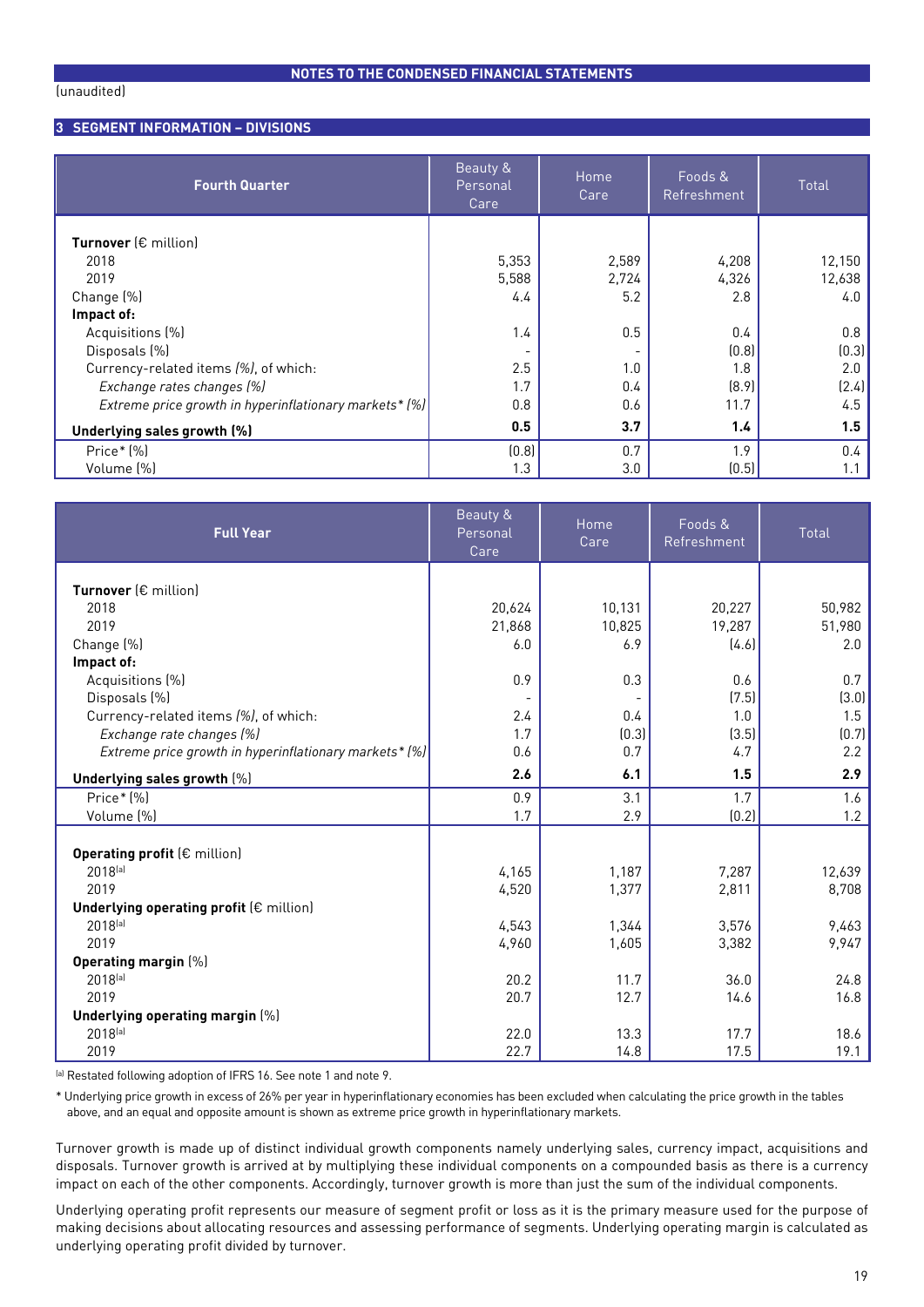## **4 SEGMENT INFORMATION – GEOGRAPHICAL AREA**

| <b>Fourth Quarter</b>                                  | Asia/<br>AMET/<br><b>RUB</b> | The Americas | Europe | Total  |
|--------------------------------------------------------|------------------------------|--------------|--------|--------|
| <b>Turnover</b> $f \in$ million]                       |                              |              |        |        |
| 2018                                                   | 5,541                        | 4,019        | 2,590  | 12,150 |
| 2019                                                   | 5,866                        | 4,181        | 2,591  | 12,638 |
| Change (%)                                             | 5.9                          | 4.0          |        | 4.0    |
| Impact of:                                             |                              |              |        |        |
| Acquisitions (%)                                       | 0.1                          | 1.5          | 1.2    | 0.8    |
| Disposals (%)                                          | (0.1)                        | (0.1)        | (1.0)  | (0.3)  |
| Currency-related items (%), of which:                  | 3.7                          | 0.5          | 0.6    | 2.0    |
| Exchange rates changes (%)                             | 3.7                          | (11.6)       | 0.6    | (2.4)  |
| Extreme price growth in hyperinflationary markets* (%) |                              | 13.7         |        | 4.5    |
| Underlying sales growth [%]                            | 2.1                          | 2.0          | (0.8)  | 1.5    |
| $Price*(\%)$                                           | 0.2                          | 2.5          | (2.3)  | 0.4    |
| Volume (%)                                             | 1.9                          | (0.4)        | 1.5    | 1.1    |

| <b>Full Year</b>                                       | Asia/<br>AMET/<br><b>RUB</b> | The Americas   | Europe         | Total           |
|--------------------------------------------------------|------------------------------|----------------|----------------|-----------------|
| Turnover $(\epsilon$ million)                          |                              |                |                |                 |
| 2018                                                   | 22,868                       | 16,020         | 12,094         | 50,982          |
| 2019                                                   | 24,129                       | 16,482         | 11,369         | 51,980          |
| Change (%)                                             | 5.5                          | 2.9            | (6.0)          | 2.0             |
| Impact of:                                             |                              |                |                |                 |
| Acquisitions (%)                                       |                              | 1.0            | 1.4            | 0.7             |
| Disposals (%)                                          | (1.2)                        | (2.6)          | (6.8)          | (3.0)           |
| Currency- related items (%), of which:                 | 1.7                          | 2.1            | 0.1            | 1.5             |
| Exchange rates changes (%)                             | 1.7                          | (4.5)          | 0.1            | (0.7)           |
| Extreme price growth in hyperinflationary markets* (%) |                              | 6.9            |                | 2.2             |
| Underlying sales growth [%]                            | 5.0                          | 2.4            | (0.6)          | 2.9             |
| Price* (%)                                             | 2.3                          | 2.6            | (0.9)          | 1.6             |
| Volume (%)                                             | 2.7                          | (0.2)          | 0.3            | 1.2             |
|                                                        |                              |                |                |                 |
| <b>Operating profit (€ million)</b>                    |                              |                |                |                 |
| 2018(a)<br>2019                                        | 4,824<br>4,418               | 3,621<br>2,683 | 4,194<br>1,607 | 12,639<br>8,708 |
|                                                        |                              |                |                |                 |
| Underlying operating profit $(\epsilon$ million)       |                              |                |                |                 |
| 2018(a)                                                | 4,387                        | 2,729          | 2,347          | 9,463           |
| 2019                                                   | 4,857                        | 3,078          | 2,012          | 9,947           |
| <b>Operating margin [%]</b>                            |                              |                |                |                 |
| 2018(a)                                                | 21.1                         | 22.6           | 34.7           | 24.8            |
| 2019                                                   | 18.3                         | 16.3           | 14.1           | 16.8            |
| Underlying operating margin [%]                        |                              |                |                |                 |
| 2018(a)                                                | 19.2                         | 17.0           | 19.4           | 18.6            |
| 2019                                                   | 20.1                         | 18.7           | 17.7           | 19.1            |

(a) Restated following adoption of IFRS 16. See note 1 and note 9.

\* Underlying price growth in excess of 26% per year in hyperinflationary economies has been excluded when calculating the price growth in the tables above, and an equal and opposite amount is shown as extreme price growth in hyperinflationary markets.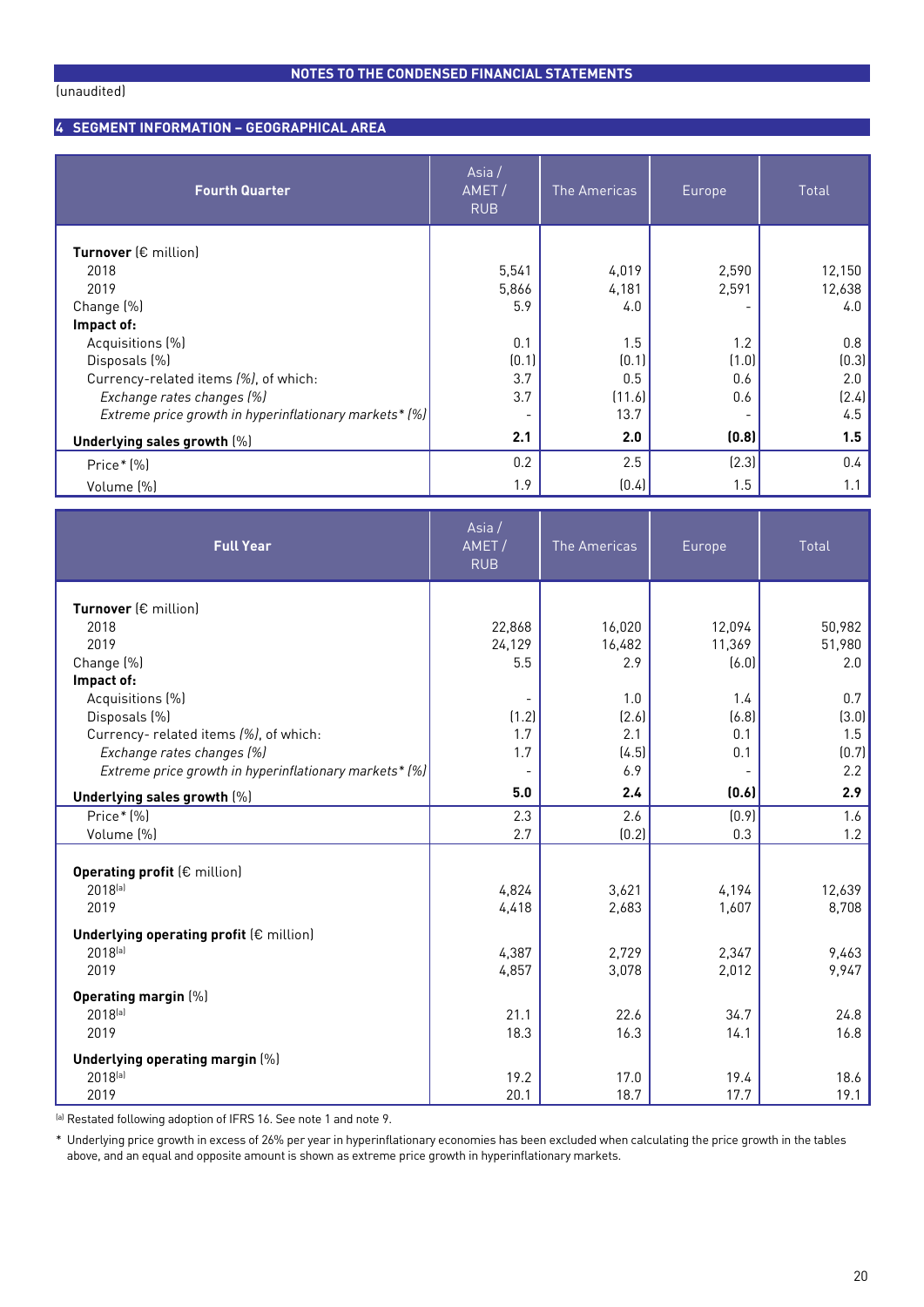#### (unaudited)

## **5 TAXATION**

The effective tax rate for 2019 is 27.9%, compared with the 2018 rate of 21.1% which included a benefit from the disposal of our spreads business.

| $\epsilon$ million                              |                      | Full Year 2019                    |              | Full Year 2018<br>Restated <sup>[a]</sup> |                                   |              |  |
|-------------------------------------------------|----------------------|-----------------------------------|--------------|-------------------------------------------|-----------------------------------|--------------|--|
|                                                 | <b>Before</b><br>tax | <b>Tax</b><br>(charge)/<br>credit | After<br>tax | <b>Before</b><br>tax                      | <b>Tax</b><br>(charge)/<br>credit | After<br>tax |  |
| Gains/(losses) on:                              |                      |                                   |              |                                           |                                   |              |  |
| Equity instruments at fair value through other  |                      |                                   |              |                                           |                                   |              |  |
| comprehensive income                            | 35                   | (6)                               | 29           | 51                                        |                                   | 51           |  |
| Cash flow hedges                                | 198                  | (22)                              | 176          | (70)                                      | 15                                | (55)         |  |
| Remeasurements of defined benefit pension plans | 381                  | (28)                              | 353          | (437)                                     | 109                               | (328)        |  |
| Currency retranslation gains/(losses)           | 6                    | (21)                              | (15)         | (847)                                     | 8                                 | (839)        |  |
| Other comprehensive income                      | 620                  | (77)                              | 543          | (1, 303)                                  | 132                               | (1, 171)     |  |

(a) Restated following adoption of IFRS 16. See note 1 and note 9.

#### **6 COMBINED EARNINGS PER SHARE**

The combined earnings per share calculations are based on the average number of share units representing the combined ordinary shares of NV and PLC in issue during the period, less the average number of shares held as treasury shares.

In calculating diluted earnings per share and underlying earnings per share, a number of adjustments are made to the number of shares, principally the exercise of share options by employees.

Earnings per share for total operations for the twelve months were calculated as follows:

|                                                                                           | 2019    | 2018<br>Restated <sup>(a)</sup> |
|-------------------------------------------------------------------------------------------|---------|---------------------------------|
| <b>Combined EPS - Basic</b>                                                               |         |                                 |
| Net profit attributable to shareholders' equity (€ million)                               | 5,625   | 9,369                           |
| Average number of combined share units (millions of units)                                | 2,616.8 | 2,683.3                         |
| Combined EPS - basic $\left[\epsilon\right]$                                              | 2.15    | 3.49                            |
| <b>Combined EPS - Diluted</b>                                                             |         |                                 |
|                                                                                           |         |                                 |
| Net profit attributable to shareholders' equity (€ million)                               | 5,625   | 9,369                           |
| Adjusted average number of combined share units (millions of units)                       | 2,626.7 | 2,694.8                         |
| Combined EPS - diluted $(\epsilon)$                                                       | 2.14    | 3.48                            |
| <b>Underlying EPS</b>                                                                     |         |                                 |
| Net profit attributable to shareholders' equity (€ million)                               | 5,625   | 9,369                           |
| Post tax impact of non-underlying items attributable to shareholders' equity (see note 2) | 1,063   | (3,024)                         |
| Underlying profit attributable to shareholders' equity                                    | 6,688   | 6,345                           |
| Adjusted average number of combined share units (millions of units)                       | 2,626.7 | 2,694.8                         |
| Underlying EPS - diluted $(E)$                                                            | 2.55    | 2.35                            |

(a) Restated following adoption of IFRS 16. See note 1 and note 9.

In calculating underlying earnings per share, net profit attributable to shareholders' equity is adjusted to eliminate the post-tax impact of non-underlying items.

During the period the following movements in shares have taken place:

|                                                               | Millions |
|---------------------------------------------------------------|----------|
| Number of shares at 31 December 2018 (net of treasury shares) | 2.614.2  |
| Net movements in shares under incentive schemes               |          |
| Number of shares at 31 December 2019                          | 2.616.8  |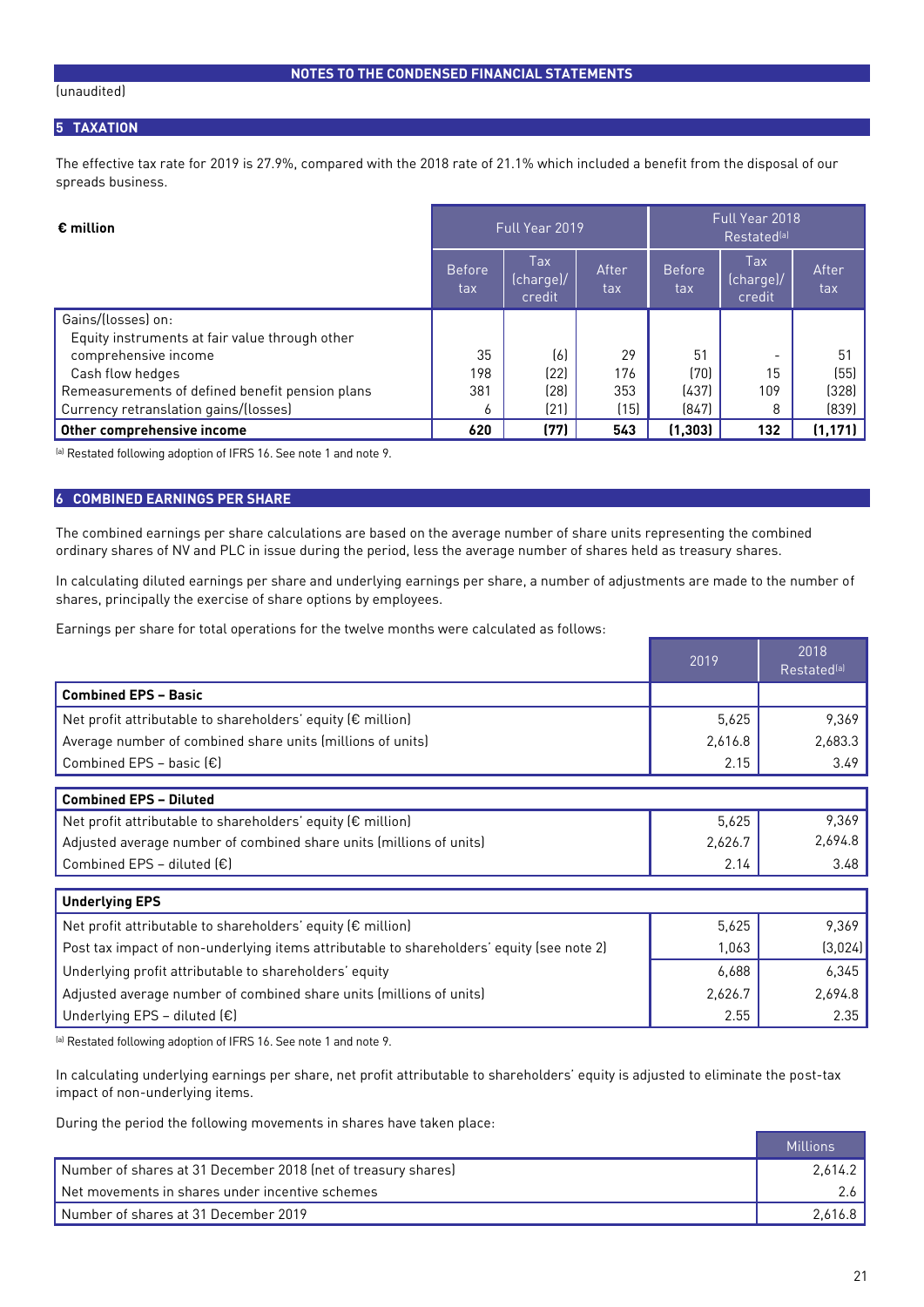## **7 ACQUISITIONS AND DISPOSALS**

In 2019, the Group completed the business acquisitions and disposals as listed below. In each case 100% of the businesses were acquired unless stated otherwise. Total consideration for 2019 acquisitions is €1,167 million (2018: €1,194 million for acquisitions completed during that year). Total consideration for 2019 disposals is €169 million (2018: €7,590 million for disposals completed during that year).

| Deal completion date | Acquired/Disposed business                                                                                                                                                                                        |
|----------------------|-------------------------------------------------------------------------------------------------------------------------------------------------------------------------------------------------------------------|
| 28 January 2019      | Acquired the Laundress, a global premium eco-friendly laundry care business in the US. The<br>acquisition expands our portfolio into the premium home care market.                                                |
| 5 February 2019      | Acquired Graze, the leading healthy snacking business in the UK. The acquisition accelerates our<br>presence in the healthy snacking and out of home markets.                                                     |
| 1 March 2019         | Sold the global Alsa baking and dessert business to Dr. Oetker.                                                                                                                                                   |
| 5 April 2019         | Acquired Garancia, a derma-cosmetic business in France. The acquisition strengthens our prestige<br>portfolio in the pharmacy channel.                                                                            |
| 21 May 2019          | Acquired Olly Nutrition, a US based vitamins, minerals and supplements business that accelerates our<br>presence and competitiveness in the wellness market.                                                      |
| 28 June 2019         | Acquired Fluocaril and Parogencyl oral care businesses in France and Spain. The acquisition<br>complements our existing oral care portfolio and strengthens our distribution in the European<br>pharmacy channel. |
| 26 July 2019         | Acquired 95% of Tatcha, a leading prestige skin care business in the US. Tatcha is a modern skin care<br>brand with a focus on natural ingredients, product experience, premium design and packaging quality.     |
| 30 August 2019       | Acquired Astrix, a personal and home care business in Bolivia that further strengthens our local<br>market competitiveness.                                                                                       |
| 1 October 2019       | Acquired 70% of Lenor, a premium skin care business based in Japan. The acquisition expands our<br>portfolio into Japanese beauty, premium face and derma care in Japan and China.                                |
| 1 October 2019       | Acquired 75% of FruFru, a healthy food business in Romania which accelerates our local presence and<br>competitiveness in the healthy food market.                                                                |

As previously announced, in December 2018 the Group signed an agreement to acquire the health food drinks portfolio of GlaxoSmithKline in India, Bangladesh and 20 other predominantly Asian markets primarily to acquire the Horlicks and Boost brands. The deal is now expected to complete during the first half of 2020. The consideration is payable via a combination of €642 million cash and shares of Hindustan Unilever Limited. Based on the share price of Hindustan Unilever Limited and exchange rates at 31 December 2019, the total consideration for the acquisition was valued at approximately €5,086 million.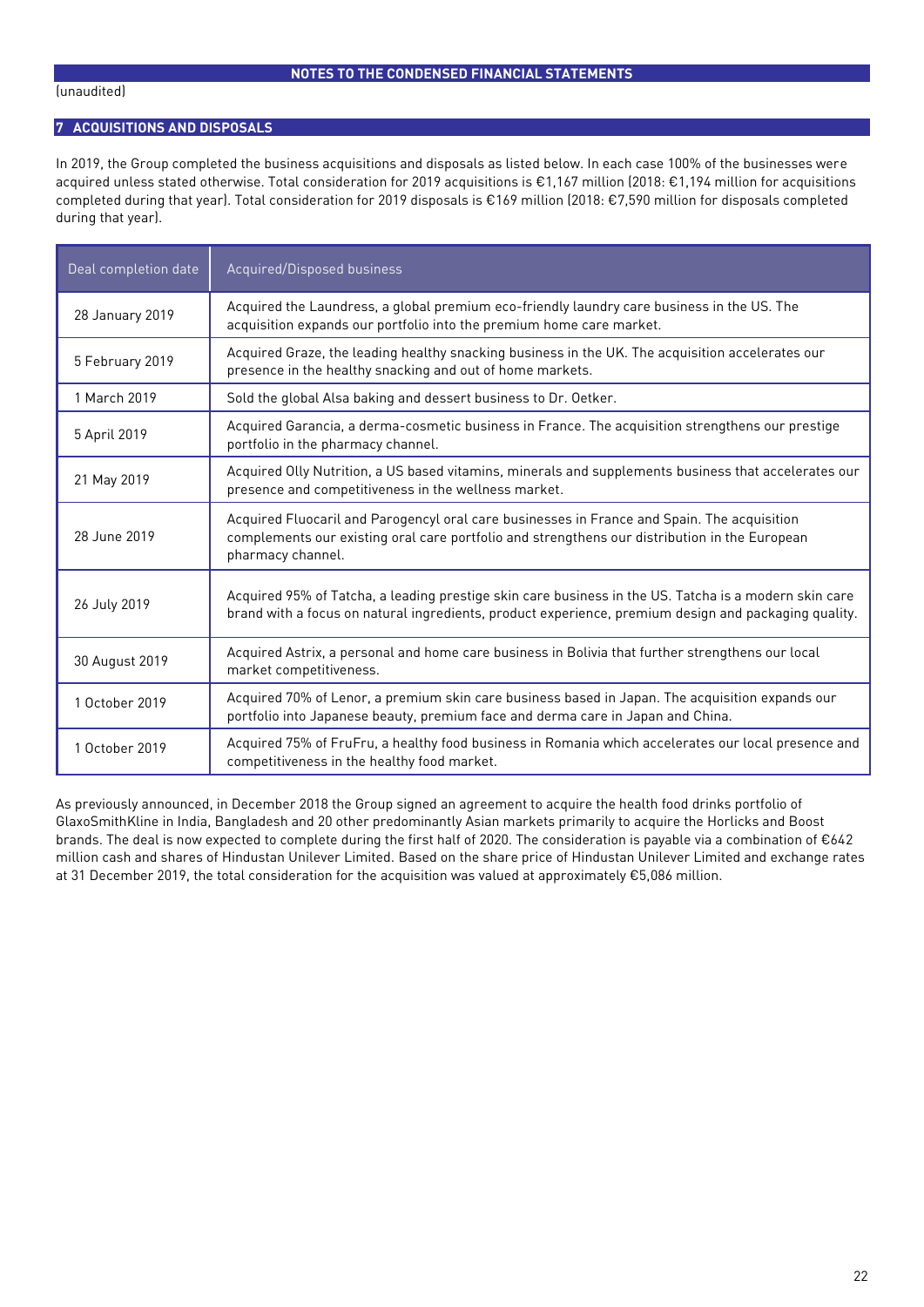## **8 FINANCIAL INSTRUMENTS**

The Group's Treasury function aims to protect the Group's financial investments, while maximising returns. The fair value of financial assets is the same as the carrying amount for 2019 and 2018. The Group's cash resources and other financial assets are shown below.

|                                                   |                          | 31 December 2019         |       |         | 31 December 2018 |       |  |  |
|---------------------------------------------------|--------------------------|--------------------------|-------|---------|------------------|-------|--|--|
| $\epsilon$ million                                | Current                  | Non-<br>current          | Total | Current | Non-<br>current  | Total |  |  |
| <b>Cash and cash equivalents</b>                  |                          |                          |       |         |                  |       |  |  |
| Cash at bank and in hand                          | 2,457                    | -                        | 2,457 | 2,174   |                  | 2,174 |  |  |
| Short-term deposits with maturity of less         |                          |                          |       |         |                  |       |  |  |
| than three months                                 | 1,693                    | $\overline{\phantom{0}}$ | 1,693 | 1,024   |                  | 1,024 |  |  |
| Other cash equivalents                            | 35                       | $\overline{\phantom{a}}$ | 35    | 32      | -                | 32    |  |  |
|                                                   | 4,185                    | -                        | 4,185 | 3,230   | -                | 3,230 |  |  |
|                                                   |                          |                          |       |         |                  |       |  |  |
| Other financial assets                            |                          |                          |       |         |                  |       |  |  |
| Financial assets at amortised cost <sup>(b)</sup> | 578                      | 220                      | 798   | 382     | 247              | 629   |  |  |
| Financial assets at fair value through            |                          |                          |       |         |                  |       |  |  |
| other comprehensive income <sup>(c)</sup>         | $\overline{\phantom{0}}$ | 266                      | 266   | 154     | 175              | 329   |  |  |
| Financial assets at fair value through            |                          |                          |       |         |                  |       |  |  |
| profit or loss:                                   |                          |                          |       |         |                  |       |  |  |
| Derivatives that relate to financial              |                          |                          |       |         |                  |       |  |  |
| liabilities                                       | 20                       | 114                      | 134   | 194     |                  | 194   |  |  |
| Other <sup>[d]</sup>                              | 309                      | 274                      | 583   | 144     | 220              | 364   |  |  |
|                                                   | 907                      | 874                      | 1,781 | 874     | 642              | 1,516 |  |  |
| Total financial assets <sup>(a)</sup>             | 5,092                    | 874                      | 5,966 | 4,104   | 642              | 4,746 |  |  |

(a) Financial assets exclude trade and other current receivables.

(b) Current financial assets at amortised cost include short term deposits with banks with maturities longer than three months and loans to joint venture entities. Non-current financial assets at amortised cost include judicial deposit of €136 million (2018: €128 million) and investment in bonds of €56 million (2018: €93 million).

(c) Included within non-current financial assets at fair value through other comprehensive income are equity investments of €244 million (2018: €148 million).

(d) Included within current financial assets at fair value through profit or loss are highly liquid debt mutual funds. Included within non-current financial assets at fair value through profit or loss are assets in a trust to fund benefit obligations in the US and investments in a number of companies and financial institutions in North America, North Asia, South Asia and Europe.

The Group is exposed to the risks of changes in fair value of its financial assets and liabilities. The following tables summarise the fair values and carrying amounts of financial instruments and the fair value calculations by category.

| $\epsilon$ million                                                | Fair value      |                         | Carrying amount |                         |  |
|-------------------------------------------------------------------|-----------------|-------------------------|-----------------|-------------------------|--|
|                                                                   | <b>As at 31</b> | <b>As at 31</b>         | As at 31        | As at 31                |  |
|                                                                   | December        | December                | December        | December                |  |
|                                                                   | 2019            | 2018                    | 2019            | 2018                    |  |
|                                                                   |                 | Restated <sup>(a)</sup> |                 | Restated <sup>(a)</sup> |  |
| <b>Financial assets</b>                                           |                 |                         |                 |                         |  |
| Cash and cash equivalents                                         | 4,185           | 3,230                   | 4,185           | 3,230                   |  |
| Financial assets at amortised cost                                | 798             | 629                     | 798             | 629                     |  |
| Financial assets at fair value through other comprehensive income | 266             | 329                     | 266             | 329                     |  |
| Financial assets at fair value through profit and loss:           |                 |                         |                 |                         |  |
| Derivatives that relate to financial liabilities                  | 134             | 194                     | 134             | 194                     |  |
| Other                                                             | 583             | 364                     | 583             | 364                     |  |
|                                                                   | 5,966           | 4,746                   | 5,966           | 4,746                   |  |
| <b>Financial liabilities</b>                                      |                 |                         |                 |                         |  |
| Bank loans and overdrafts                                         | (853)           | [816]                   | [853]           | (814)                   |  |
| Bonds and other loans                                             | (26, 525)       | (23,691)                | (25, 032)       | (23, 391)               |  |
| Lease liabilities                                                 | (1, 919)        | (1,981)                 | (1, 919)        | (1,981)                 |  |
| Derivatives                                                       | (270)           | (402)                   | (270)           | (402)                   |  |
| Other financial liabilities                                       | (183)           | (150)                   | (183)           | (150)                   |  |
|                                                                   | (29, 750)       | (27, 040)               | (28, 257)       | (26, 738)               |  |

(a) Restated following adoption of IFRS 16. See note 1 and note 9.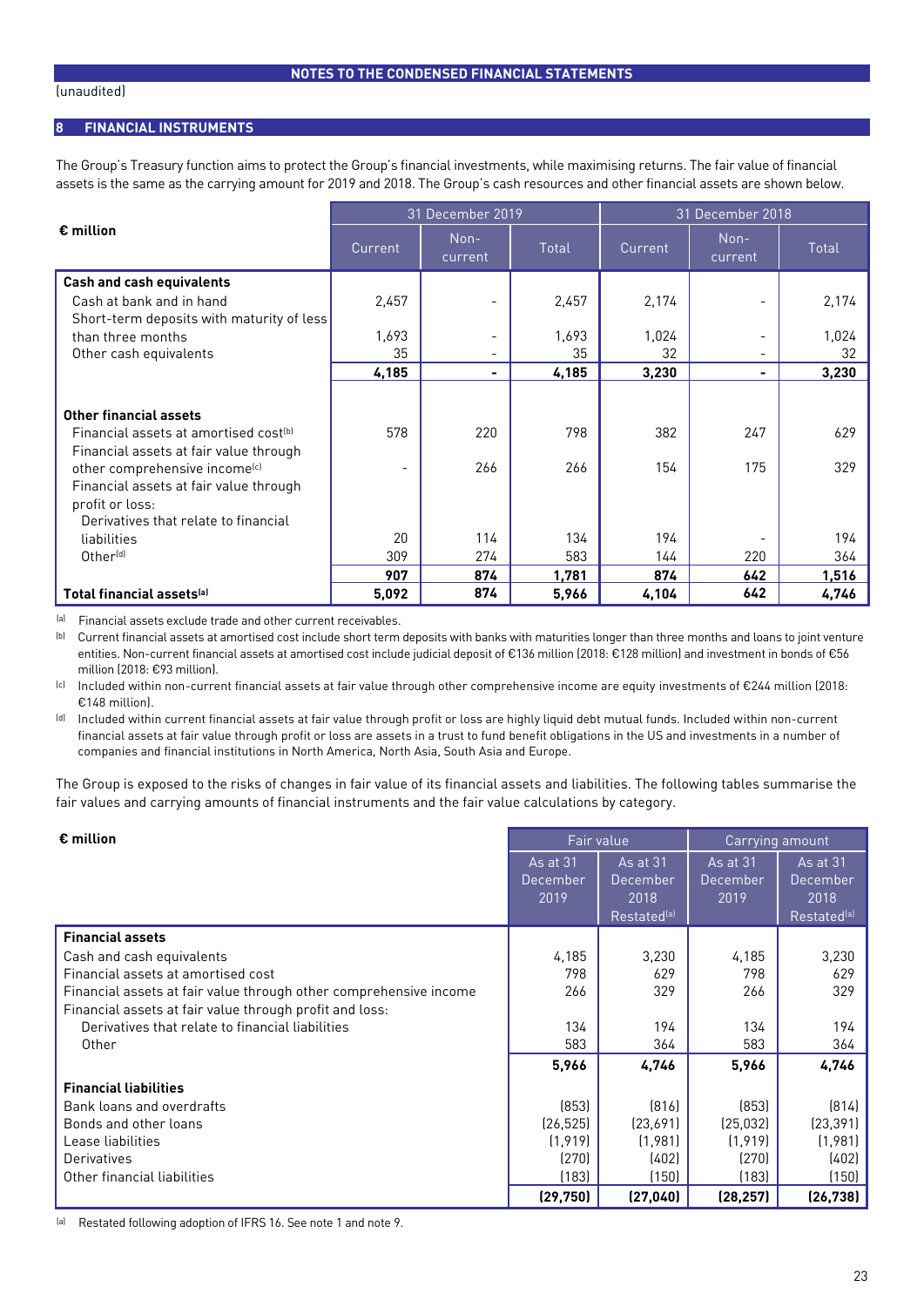## **8 FINANCIAL INSTRUMENTS (continued)**

| $\epsilon$ million                                         | Level                    | Level 2                  | Level 3 | Level 1                  | Level 2                | Level 3 |
|------------------------------------------------------------|--------------------------|--------------------------|---------|--------------------------|------------------------|---------|
|                                                            |                          | As at 31 December 2019   |         |                          | As at 31 December 2018 |         |
| Assets at fair value                                       |                          |                          |         |                          |                        |         |
| Financial assets at fair value through other comprehensive |                          |                          |         |                          |                        |         |
| income                                                     | 7                        | 4                        | 255     | 160                      | 5                      | 164     |
| Financial assets at fair value through profit or loss:     |                          |                          |         |                          |                        |         |
| Derivatives <sup>[a]</sup>                                 |                          | 208                      |         |                          | 276                    |         |
| Other                                                      | 311                      |                          | 272     | 145                      |                        | 219     |
| Liabilities at fair value                                  |                          |                          |         |                          |                        |         |
| Derivatives <sup>[b]</sup>                                 | $\overline{\phantom{a}}$ | (326)                    |         | $\overline{\phantom{a}}$ | (542)                  |         |
| Contingent consideration                                   | $\overline{\phantom{a}}$ | $\overline{\phantom{a}}$ | (154)   | $\overline{\phantom{a}}$ |                        | (142)   |

(a) Includes €74 million (2018: €82 million) derivatives, reported within trade receivables, that hedge trading activities.

(b) Includes €(56) million (2018: € (140) million) derivatives, reported within trade creditors, that hedge trading activities.

There were no significant changes in classification of fair value of financial assets and financial liabilities since 31 December 2018. There were also no significant movements between the fair value hierarchy classifications since 31 December 2018.

The fair value of trade receivables and payables is considered to be equal to the carrying amount of these items due to their shortterm nature.

# **Calculation of fair values**

The fair values of the financial assets and liabilities are defined as the price that would be received to sell an asset or paid to transfer a liability in an orderly transaction between market participants at the measurement date. Methods and assumptions used to estimate the fair values are consistent with those used in the year ended 31 December 2018.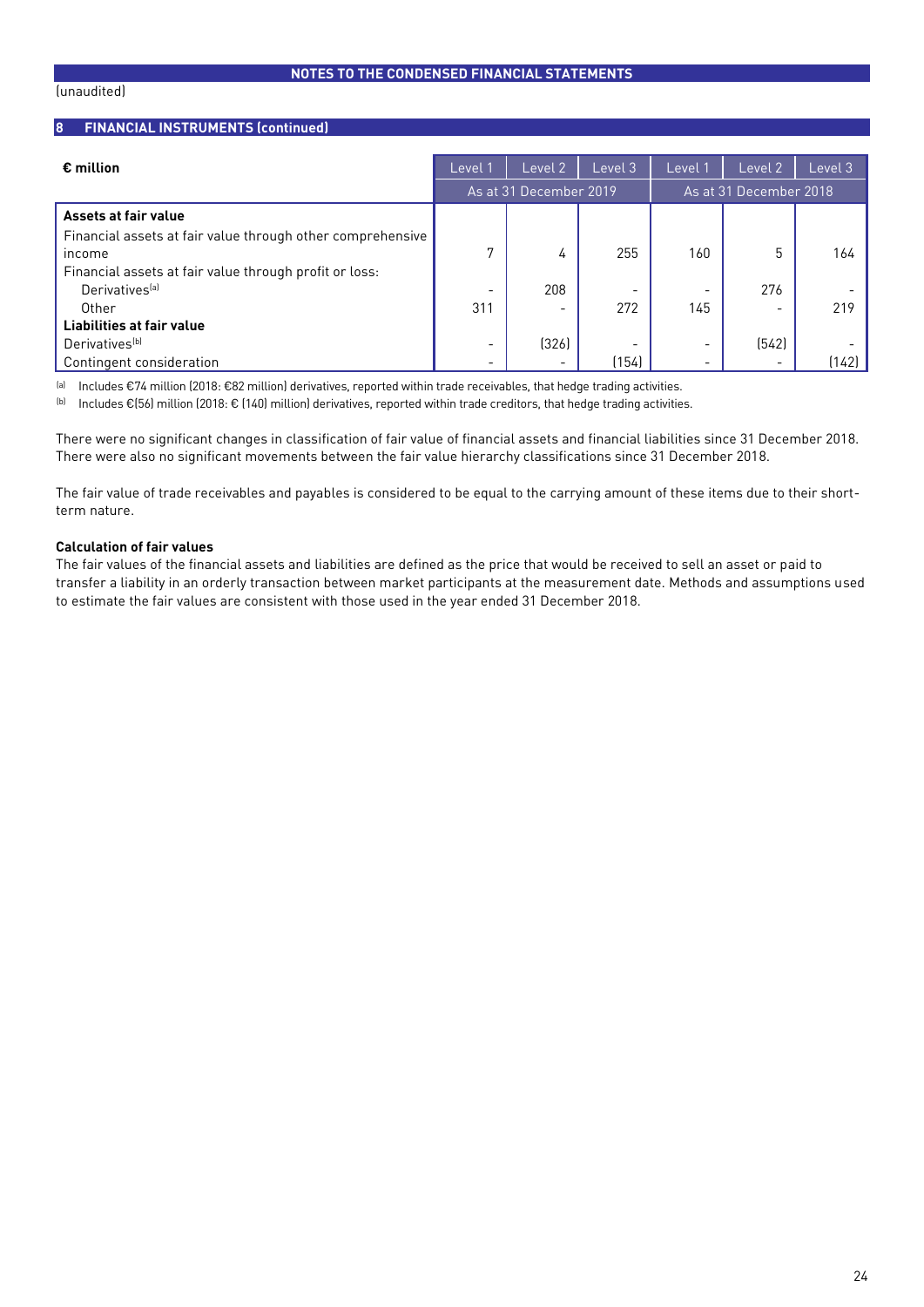# **9 RESTATEMENT IMPACT OF IFRS 16**

Upon adoption of IFRS 16, the Group has recognised leases on the balance sheet with a right-of-use asset and related lease liability. Refer to note 1 for a summary of accounting for leases under the new standard. The Group has restated all prior periods for the impact of IFRS 16 in line with the 'full retrospective approach'. The Group has chosen not to recognise short-term leases, which are those less than 12 months, and leases of low-value assets on the balance sheet.

## *Financial statement impact*

The below tables summarise the impact of adopting IFRS 16 on the Group's consolidated financial statements. Only restated lines have been included in the tables below:

## **(a) Balance sheet**

The Group recognised right-of-use assets on the balance sheet representing the right to use of the underlying assets from the lease contracts. Current and non-current lease liabilities were also recognised for the present value of the lease payments due under the lease contracts. Deferred tax adjustments are due to temporary timing differences arising from the recognition of rightof-use assets and lease liabilities. Shareholder's equity has been restated to reflect the cumulative impact of IFRS 16 on retained earnings and currency translation adjustment as a result of IFRS 16 restatement of foreign subsidiaries.

| $\epsilon$ million                  | As at 31 December 2018    |                            |           |  |
|-------------------------------------|---------------------------|----------------------------|-----------|--|
|                                     | As previously<br>reported | Adjustments<br>for IFRS 16 | Restated  |  |
| Property, plant and equipment       | 10,347                    | 1,741                      | 12,088    |  |
| Deferred tax assets                 | 1,117                     | 35                         | 1,152     |  |
| Other non-current assets            | 648                       | (118)                      | 530       |  |
| Trade and other current receivables | 6,485                     | $[3]$                      | 6,482     |  |
| <b>Total assets</b>                 | 59,456                    | 1,655                      | 61,111    |  |
|                                     |                           |                            |           |  |
| Current financial liabilities       | 3,235                     | 378                        | 3,613     |  |
| Non-current financial liabilities   | 21,650                    | 1,475                      | 23,125    |  |
| Deferred tax liability              | 1,923                     | (23)                       | 1,900     |  |
| <b>Total liabilities</b>            | 47,164                    | 1,830                      | 48,994    |  |
|                                     |                           |                            |           |  |
| Other reserves                      | (15, 286)                 | 68                         | (15, 218) |  |
| Retained profit                     | 26,265                    | (243)                      | 26,022    |  |
| <b>Total equity</b>                 | 12,292                    | (175)                      | 12,117    |  |
|                                     |                           |                            |           |  |
| <b>Total liabilities and equity</b> | 59,456                    | 1,655                      | 61,111    |  |

Only impacted lines and key sub-totals are presented in the table above.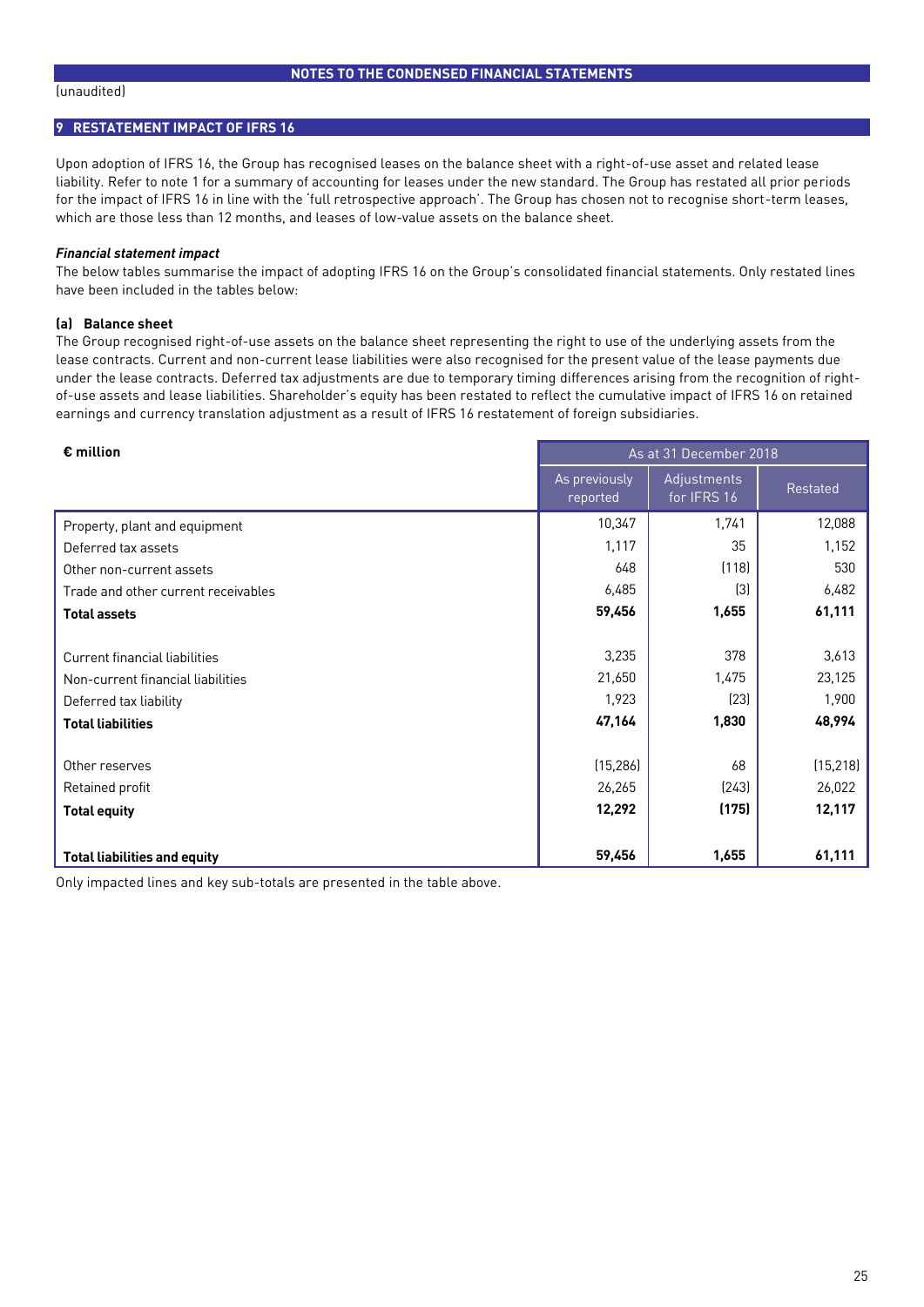#### (unaudited)

# **9 RESTATEMENT IMPACT OF IFRS 16 (continued)**

#### **(b) Income statement and statement of comprehensive income**

Operating profit has been restated to remove operating lease payments previously recognised and to recognise depreciation expense on the right-of-use assets that are now recognised on the balance sheet. Interest expense on lease liabilities has been recognised within finance costs. Adjustments to taxation are due to the change in profit before taxation. Currency translation gains/losses have also been restated to reflect the foreign exchange impact of IFRS 16 on subsidiaries that do not have a euro functional currency.

| $\epsilon$ million                    | Full Year 2018            |                            |          |  |
|---------------------------------------|---------------------------|----------------------------|----------|--|
|                                       | As previously<br>reported | Adjustments<br>for IFRS 16 | Restated |  |
| Income statement                      |                           |                            |          |  |
| Operating profit                      | 12,535                    | 104                        | 12,639   |  |
| Finance costs                         | (591)                     | (127)                      | (718)    |  |
| Profit before taxation                | 12,383                    | (23)                       | 12,360   |  |
| Taxation                              | (2, 575)                  | 3                          | (2, 572) |  |
| Net profit                            | 9,808                     | (20)                       | 9,788    |  |
| Attributable to: Shareholder's equity | 9,389                     | (20)                       | 9,369    |  |

| <b>Statement of comprehensive income</b> |       |      |       |  |  |  |  |
|------------------------------------------|-------|------|-------|--|--|--|--|
| Net profit                               | 9,808 | (20) | 9.788 |  |  |  |  |
| Currency retranslation gains/(losses)    | (861) | 22   | (839) |  |  |  |  |
| Total comprehensive income               | 8,615 |      | 8.617 |  |  |  |  |
| Attributable to: Shareholder's equity    | 8,208 | ⌒    | 8,210 |  |  |  |  |

Only impacted lines and key sub-totals are presented in the table above.

#### **(c) Cash flow statement**

There is no impact on overall cash flows on the Group from the adoption of IFRS 16. However, cash outflows for lease payments have been reclassified from cash flows from operating activities to cash flows used in financing activities.

| $\epsilon$ million                                                                    | Full Year 2018            |                            |           |  |
|---------------------------------------------------------------------------------------|---------------------------|----------------------------|-----------|--|
|                                                                                       | As previously<br>reported | Adjustments<br>for IFRS 16 | Restated  |  |
| <b>Cash flow statement</b>                                                            |                           |                            |           |  |
| Net profit                                                                            | 9,808                     | (20)                       | 9,788     |  |
| Taxation                                                                              | 2,575                     | $\left[3\right]$           | 2,572     |  |
| Net finance costs                                                                     | 481                       | 127                        | 608       |  |
| Operating profit                                                                      | 12,535                    | 104                        | 12,639    |  |
| Depreciation, amortisation and impairment                                             | 1,747                     | 469                        | 2,216     |  |
| Elimination of (profits)/losses on disposals                                          | (4, 299)                  | (14)                       | (4, 313)  |  |
| Other adjustments                                                                     | (266)                     | 6                          | (260)     |  |
| Net cash flow from operating activities                                               | 6,753                     | 565                        | 7,318     |  |
| Interest paid                                                                         | (477)                     | (94)                       | (571)     |  |
| Change in financial liabilities / Capital element of finance lease rental<br>payments | (10)                      | 10                         |           |  |
| Capital element of lease payments                                                     |                           | (481)                      | (481)     |  |
| Net cash flow (used in) / from financing activities                                   | (11, 548)                 | (565)                      | (12, 113) |  |

Only impacted lines and key sub-totals are presented in the table above.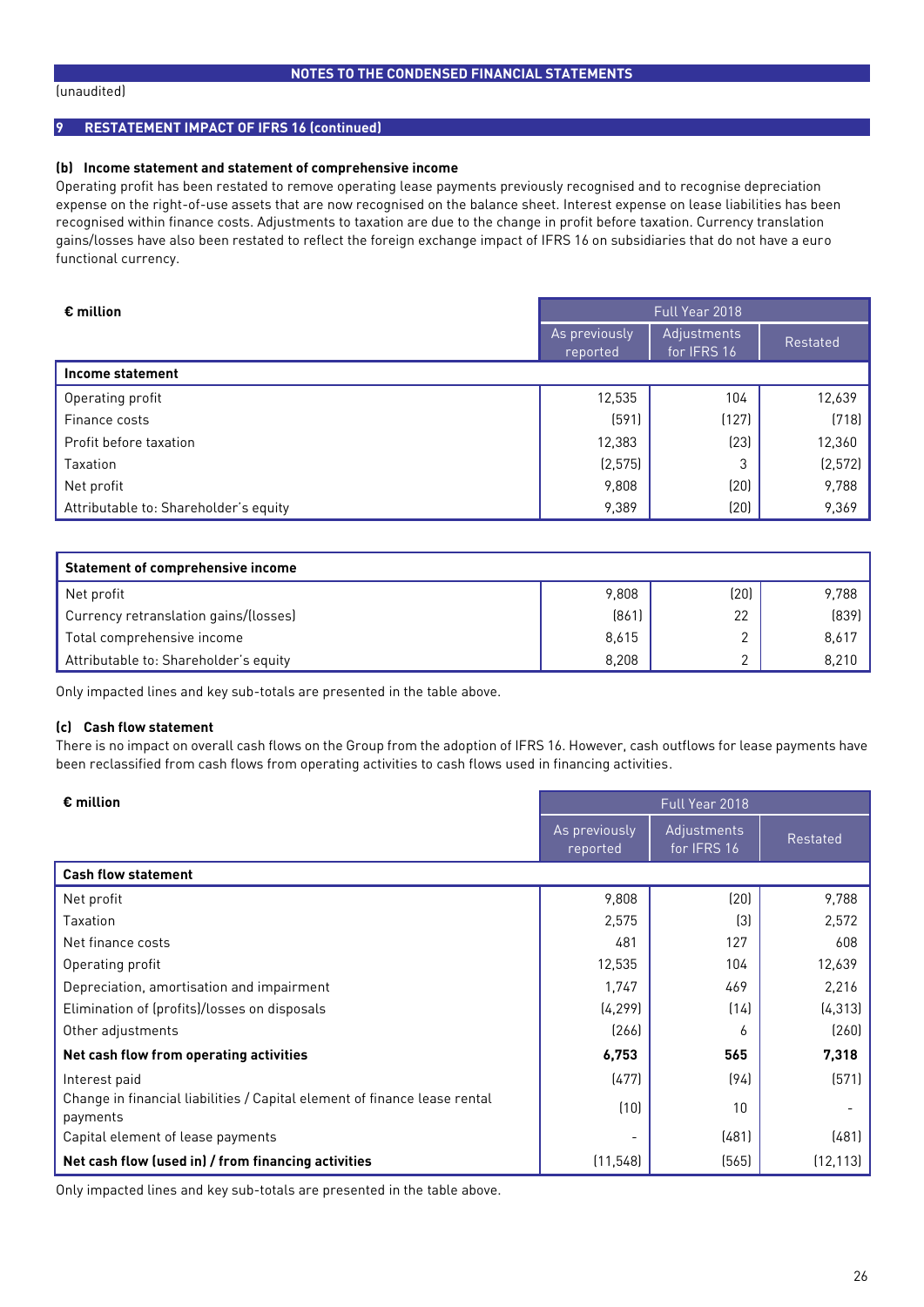#### (unaudited)

## **9 RESTATEMENT IMPACT OF IFRS 16 (continued)**

## **(d) Impact on earnings per share**

Basic and diluted earnings per share have been restated to reflect the restated net profit attributable to shareholders' equity as per the income statement.

|                                                             | Full Year 2018            |          |
|-------------------------------------------------------------|---------------------------|----------|
|                                                             | As previously<br>reported | Restated |
| <b>Combined EPS - Basic</b>                                 |                           |          |
| Net profit attributable to shareholders' equity (€ million) | 9,389                     | 9,369    |
| Average number of combined share units (millions of units)  | 2,683.3                   | 2,683.3  |
| Combined EPS - basic $(\epsilon)$                           | 3.50                      | 3.49     |
|                                                             |                           |          |
| <b>Combined EPS - Diluted</b>                               |                           |          |
| Net profit attributable to shareholders' equity (€ million) | 9,389                     | 9.369    |

Combined EPS – diluted (€)  $\overline{3.48}$  3.48 3.48

## **(e) Impact on segment information**

Segment information for the Group's divisions and geographical areas has been restated. Operating profit, underlying operating profit, operating margin and underlying operating margin have been restated to reflect the impact of IFRS 16 adoption on the income statement for the year ended 31 December 2018 as follows:

Adjusted average number of combined share units (millions of units) 2,694.8 2,694.8 2,694.8

| <b>Full Year 2018</b>                            | Beauty &<br>Personal<br>Care | Home<br>Care | Foods &<br>Refreshment | Total  |
|--------------------------------------------------|------------------------------|--------------|------------------------|--------|
| Operating profit $(\epsilon$ million)            |                              |              |                        |        |
| 2018 as previously reported                      | 4,130                        | 1.160        | 7.245                  | 12,535 |
| Adjustments for IFRS 16                          | 35                           | 27           | 42                     | 104    |
| 2018 after restatement                           | 4,165                        | 1,187        | 7,287                  | 12,639 |
| Underlying operating profit $(\epsilon$ million) |                              |              |                        |        |
| 2018 as previously reported                      | 4.508                        | 1.317        | 3,534                  | 9,359  |
| Adjustments for IFRS 16                          | 35                           | 27           | 42                     | 104    |
| 2018 after restatement                           | 4,543                        | 1,344        | 3,576                  | 9,463  |
| <b>Operating margin (%)</b>                      |                              |              |                        |        |
| 2018 as previously reported                      | 20.0                         | 11.5         | 35.8                   | 24.6   |
| 2018 after restatement                           | 20.2                         | 11.7         | 36.0                   | 24.8   |
| Underlying operating margin [%]                  |                              |              |                        |        |
| 2018 as previously reported                      | 21.9                         | 13.0         | 17.5                   | 18.4   |
| 2018 after restatement                           | 22.0                         | 13.3         | 17.7                   | 18.6   |

| <b>Full Year 2018</b>                            | Asia/AMET/<br><b>RUB</b> | <b>The</b><br><b>Americas</b> | Europe, | Total  |  |
|--------------------------------------------------|--------------------------|-------------------------------|---------|--------|--|
| Operating profit $(\epsilon$ million)            |                          |                               |         |        |  |
| 2018 as previously reported                      | 4.777                    | 3.586                         | 4.172   | 12,535 |  |
| Adjustments for IFRS 16                          | 47                       | 35                            | 22      | 104    |  |
| 2018 after restatement                           | 4.824                    | 3.621                         | 4.194   | 12.639 |  |
| Underlying operating profit $(\epsilon$ million) |                          |                               |         |        |  |
| 2018 as previously reported                      | 4.340                    | 2,694                         | 2.325   | 9,359  |  |
| Adjustments for IFRS 16                          | 47                       | 35                            | 22      | 104    |  |
| 2018 after restatement                           | 4.387                    | 2.729                         | 2.347   | 9,463  |  |
| <b>Operating margin (%)</b>                      |                          |                               |         |        |  |
| 2018 as previously reported                      | 20.9                     | 22.4                          | 34.5    | 24.6   |  |
| 2018 after restatement                           | 21.1                     | 22.6                          | 34.7    | 24.8   |  |
| Underlying operating margin [%]                  |                          |                               |         |        |  |
| 2018 as previously reported                      | 19.0                     | 16.8                          | 19.2    | 18.4   |  |
| 2018 after restatement                           | 19.2                     | 17.0                          | 19.4    | 18.6   |  |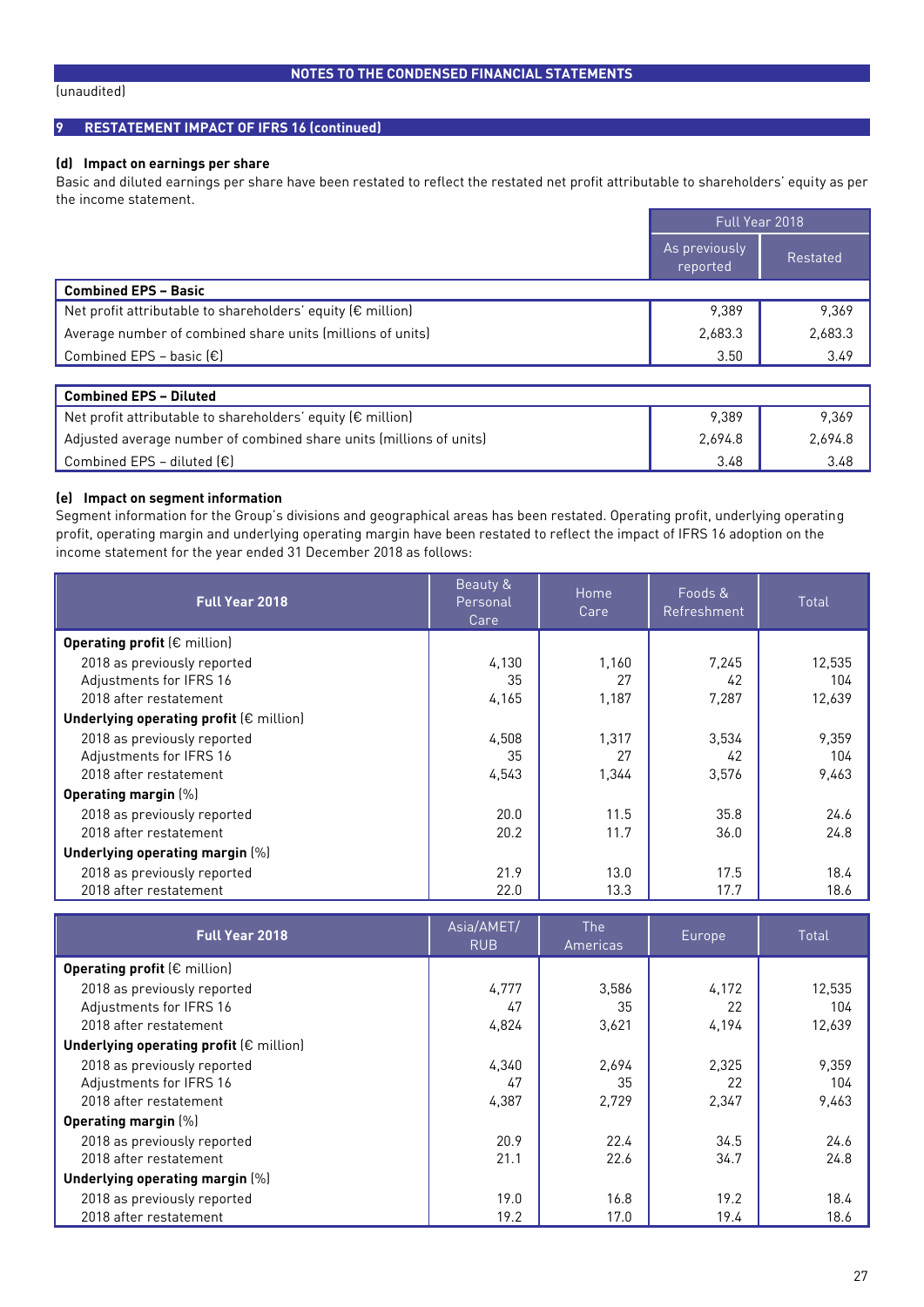#### (unaudited)

## **10 DIVIDENDS**

The Boards have declared a quarterly interim dividend for Q4 2019 at the following rates which are equivalent in value at the rate of exchange applied under the terms of the Equalisation Agreement between the two companies:

| Per Unilever N.V. ordinary share:             | € 0.4104    |
|-----------------------------------------------|-------------|
| Per Unilever PLC ordinary share:              | f 0.3472    |
| Per Unilever N.V. New York share:             | US\$ 0.4517 |
| Per Unilever PLC American Depositary Receipt: | US\$ 0.4517 |

The quarterly interim dividends have been determined in euros and converted into equivalent sterling and US dollar amounts using exchange rates issued by WM/Reuters on 28 January 2020.

US dollar cheques for the quarterly interim dividend will be mailed on 18 March 2020 to holders of record at the close of business on 21 February 2020. In the case of the NV New York shares, Netherlands withholding tax will be deducted.

The quarterly dividend calendar for the remainder of 2020 will be as follows:

|                  | Announcement<br>Date | Ex-Dividend Date | Record Date      | Payment Date     |
|------------------|----------------------|------------------|------------------|------------------|
| Q4 2019 Dividend | 30 January 2020      | 20 February 2020 | 21 February 2020 | 18 March 2020    |
| Q1 2020 Dividend | 23 April 2020        | 14 May 2020      | 15 May 2020      | 4 June 2020      |
| Q2 2020 Dividend | 23 July 2020         | 6 August 2020    | 7 August 2020    | 9 September 2020 |
| Q3 2020 Dividend | 22 October 2020      | 5 November 2020  | 6 November 2020  | 2 December 2020  |

# **11 EVENTS AFTER THE BALANCE SHEET DATE**

There were no material post balance sheet events other than those mentioned elsewhere in this report.